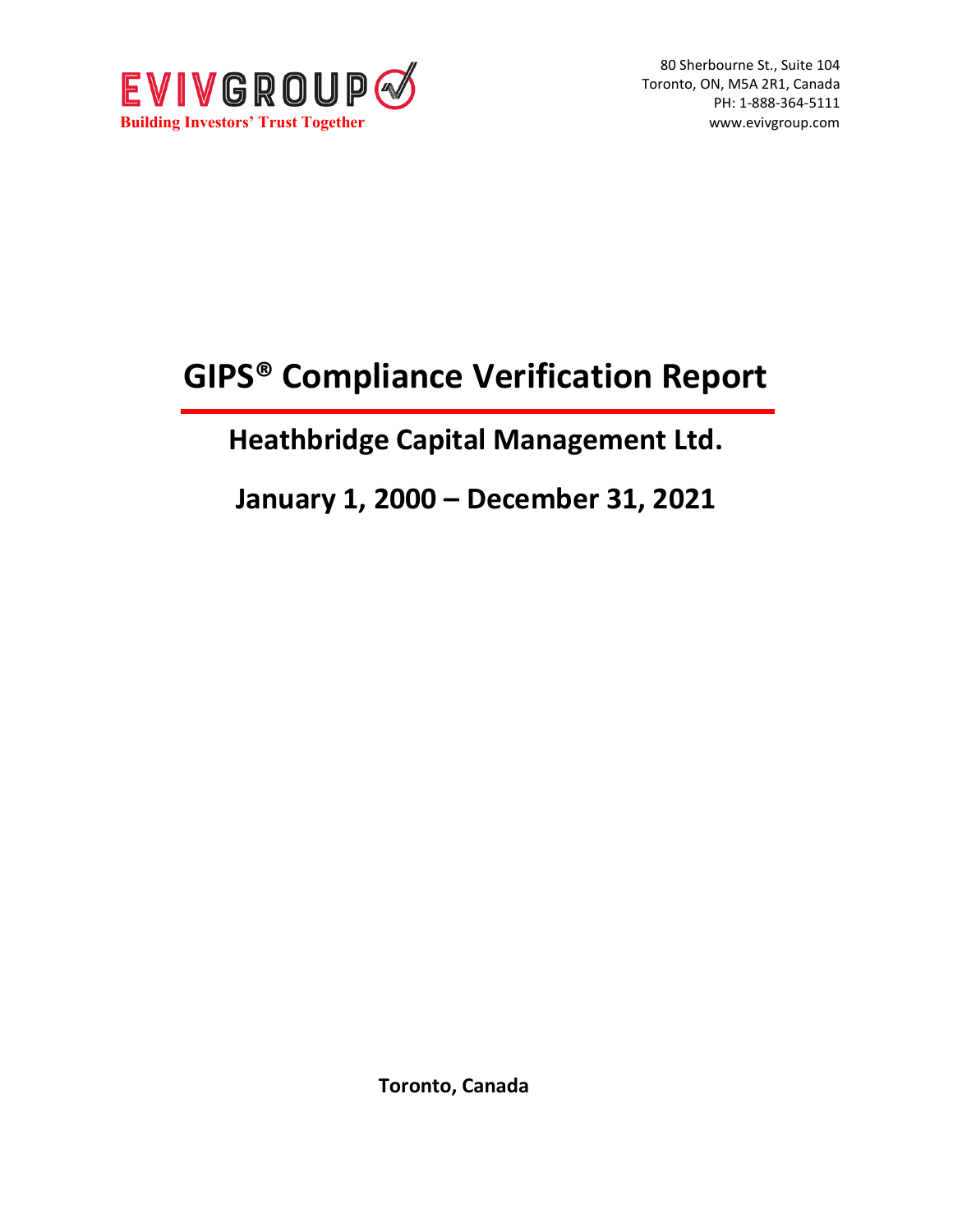

Date: May 30, 2022

### **GIPS® Compliance Verification Report**

EVIV Group Inc. has examined the claim of compliance with the Global Investment Performance Standards (GIPS®) of Heathbridge Capital Management Ltd. or the "Firm" for the time period from January 1, 2000 to December 31, 2021.

GIPS® is a registered trademark of CFA Institute. CFA Institute does not endorse or promote this organization, nor does it warrant the accuracy or quality of the content contained herein.

The firm's management is responsible for compliance with the GIPS and for the design of its processes and procedures. EVIV Group's responsibility is to express an opinion based on the examination.

The verification was conducted in accordance with the required verification procedures of the GIPS standards, and, accordingly, included procedures examining, testing performed on a sample basis, evidence about the firm's compliance with the requirements mentioned below, evaluating the design of the firm's policies and procedures referred to below, and other such procedures as we considered necessary in the circumstances.

In our opinion, the firm's policies and procedures comply with the GIPS standards related to composite and pooled fund maintenance, as well as the calculation, presentation, and distribution of performance, have been, in all material respects:

- Designed in compliance with the GIPS standards; and
- Implemented on a firm-wide basis.

In addition to the firm-wide GIPS Verification, EVIV Group Inc. has completed a Performance Examination of the following composites maintained by Heathbridge Capital Management Ltd. for period from January 1, 2000 to December 31, 2021: *Equity Composite, Regular Equity Composite, Equity With Small-Cap Composite, Balanced Composite, Bond Composite, U.S. Equity Composite, Checkmark Equity Composite, Checkmark Balanced Composite*.

EVIV Group completed these examinations in accordance with the Performance Examination procedures set forth in the GIPS. It is EVIV Group's opinion that the performance results of these composites for the time periods referenced above are presented, in all material respects, in conformity with the GIPS.

Sincerely,

Emil Vassenine, CIM, CIPM

Principal EVIV Group Inc.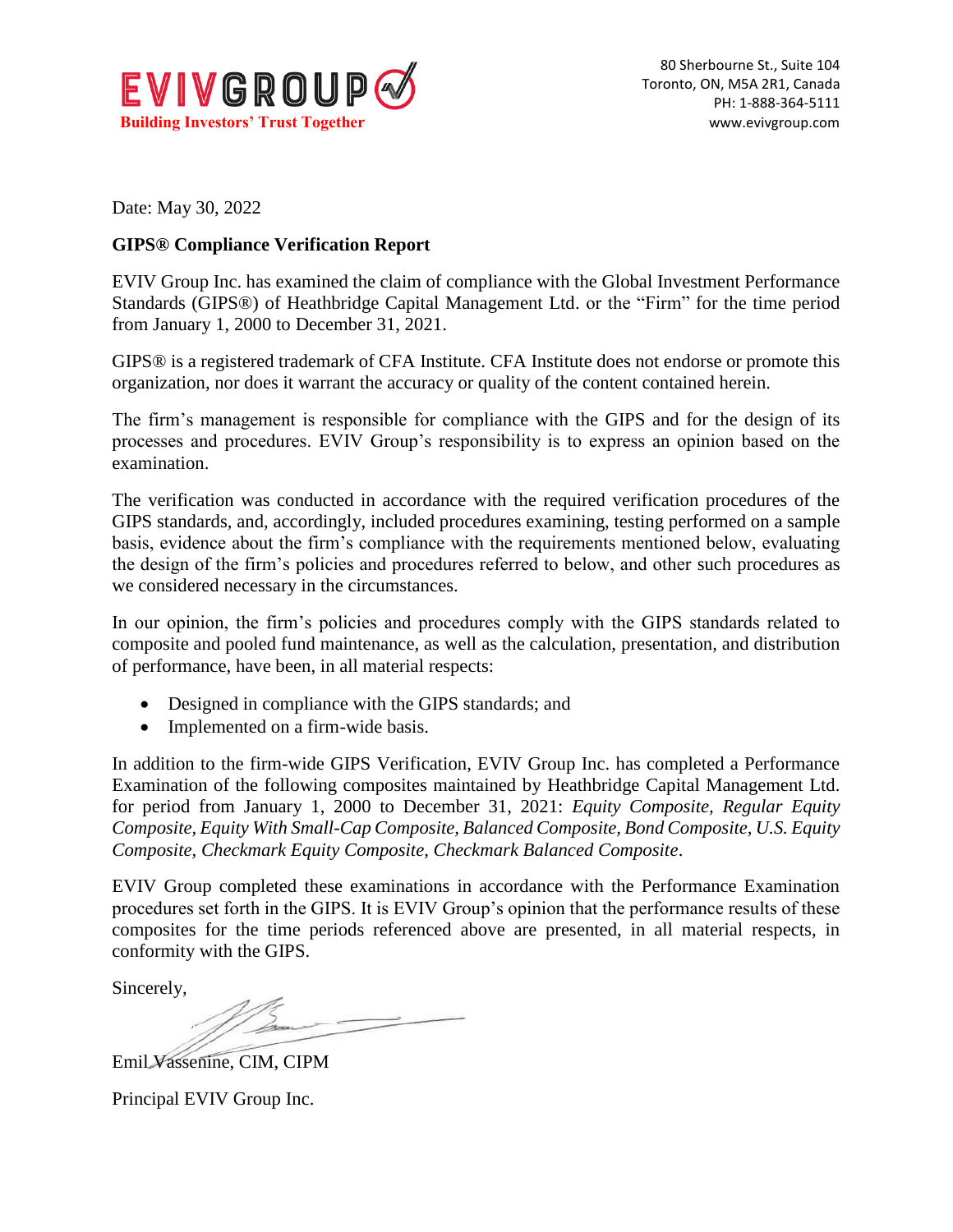#### Heathbridge Capital Management Ltd. GIPS TWR COMPOSITE REPORTNET OF FEES  *Equity Composite* January 1, 1997 through December 31, 2021

|      |            | Composite |                                                      | <b>Benchmark 1</b>      |                      | <b>Benchmark 2</b>      |            |            |                   |            |                  |                   |                        |                      |               |                   |
|------|------------|-----------|------------------------------------------------------|-------------------------|----------------------|-------------------------|------------|------------|-------------------|------------|------------------|-------------------|------------------------|----------------------|---------------|-------------------|
|      |            | 36-Month  | Canadian                                             | 36-Month                | <b>Equity</b>        | 36-Month                |            |            | <b>Dispersion</b> |            |                  |                   | <b>End of Period</b>   |                      | % Of Fee-     | <b>Total Fee-</b> |
|      | Composite  | Standard  | Focused                                              | Standard                | Benchmark            | <b>Standard</b>         | Average    | Median     | <b>Highest</b>    | Lowest     | <b>Standard</b>  | $#$ of            | <b>Total Composite</b> | <b>Total Firm</b>    | Paying        | Paying            |
| Year | <b>TWR</b> |           | Deviation <sup>10</sup> Equity Funds <sup>4,12</sup> | Deviation <sup>10</sup> | Index <sup>4.a</sup> | Deviation <sup>10</sup> | <b>TWR</b> | <b>TWR</b> | <b>TWR</b>        | <b>TWR</b> | <b>Deviation</b> | <b>Portfolios</b> | Assets'                | Assets <sup>15</sup> | <b>Assets</b> | Assets'           |
| 1997 | 33.12      |           | 15.60                                                |                         | 22.04                |                         | n/a        | n/a        | n/a               | n/a        | n/a              | 19                | 15,689,000.00          | 44,752,500.00        | 44.04         | 35,625,323.99     |
| 1998 | 1.50       |           | 0.05                                                 |                         | 10.17                |                         | n/a        | n/a        | n/a               | n/a        | n/a              | 46                | 25,362,381.23          | 66, 333, 370.88      | 42.39         | 59,833,681.72     |
| 1999 | 37.59      |           | 14.50                                                |                         | 26.14                |                         | 37.74      | 32.79      | 105.19            | 20.92      | 10.68            | 63                | 40,719,191.60          | 98, 985, 131.64      | 46.84         | 86,924,232.79     |
| 2000 | 30.76      |           | 16.90                                                |                         | 3.57                 |                         | 30.80      | 30.83      | 37.78             | 22.54      | 3.57             | 80                | 55,772,160.85          | 140,589,877.52       | 45.03         | 123,857,772.16    |
| 2001 | $-6.81$    |           | $-1.00$                                              |                         | $-10.71$             |                         | $-6.49$    | $-5.05$    | 3.73              | $-11.69$   | 3.52             | 104               | 59.641.949.02          | 148,017,845.42       | 44.31         | 134,597,899.24    |
| 2002 | $-9.99$    |           | $-12.40$                                             |                         | $-15.45$             |                         | $-10.28$   | $-8.81$    | 1.68              | $-17.54$   | 3.27             | 119               | 57,211,669.61          | 146,822,042.65       | 42.96         | 133,164,088.26    |
| 2003 | 26.21      |           | 18.40                                                |                         | 20.12                |                         | 26.43      | 26.46      | 38.17             | 18.03      | 4.55             | 141               | 74,980,040.84          | 183,039,952.67       | 45.26         | 165,668,331.74    |
| 2004 | 4.72       |           | 11.50                                                |                         | 10.81                |                         | 5.01       | 5.77       | 10.84             | $-5.21$    | 2.73             | 167               | 89,091,163.15          | 212,013,424.85       | 47.83         | 186,260,538.54    |
| 2005 | 11.17      |           | 16.10                                                |                         | 17.29                |                         | 11.34      | 11.08      | 18.48             | 2.90       | 2.46             | 176               | 111,897,690.56         | 235, 124, 380.61     | 51.01         | 219,364,913.55    |
| 2006 | 13.14      |           | 14.70                                                |                         | 16.75                |                         | 12.93      | 13.28      | 23.08             | 8.86       | 1.91             | 172               | 127,294,034.38         | 261, 266, 323. 27    | 51.82         | 245,646,041.20    |
| 2007 | $-3.58$    |           | 2.00                                                 |                         | 3.73                 |                         | $-3.43$    | $-3.71$    | 2.45              | $-11.67$   | 3.08             | 168               | 128,844,339.24         | 256,948,638.66       | 52.93         | 243,436,289.11    |
| 2008 | $-22.26$   |           | $-30.50$                                             |                         | $-29.22$             |                         | $-22.37$   | $-23.35$   | $-11.10$          | $-34.13$   | 3.08             | 154               | 93,649,099.32          | 209,225,896.87       | 47.27         | 198,128,661.50    |
| 2009 | 28.20      |           | 26.00                                                |                         | 26.82                |                         | 28.19      | 28.25      | 41.01             | 9.85       | 3.55             | 157               | 117,675,581.09         | 266,047,801.98       | 47.00         | 250, 393, 332.85  |
| 2010 | 17.65      |           | 11.40                                                |                         | 14.52                |                         | 17.57      | 17.62      | 21.89             | 11.18      | 2.28             | 159               | 139,429,979.14         | 351,998,263.06       | 42.02         | 331,811,386.69    |
| 2011 | $-8.02$    | 12.06     | $-9.80$                                              | 14.00                   | $-4.69$              | 12.92                   | $-8.28$    | $-8.20$    | $-1.66$           | $-16.33$   | 1.91             | 155               | 143,625,460.14         | 334,526,259.07       | 45.46         | 315,968,619.77    |
| 2012 | 18.53      | 9.94      | 7.10                                                 | 11.60                   | 8.92                 | 10.07                   | 18.52      | 18.40      | 37.34             | 12.39      | 3.63             | 157               | 180, 767, 445.69       | 394,612,800.15       | 48.30         | 374, 292, 073. 13 |
| 2013 | 32.72      | 9.61      | 20.70                                                | 10.20                   | 21.22                | 8.83                    | 32.7       | 32.70      | 51.96             | 20.06      | 6.03             | 151               | 246,000,312.51         | 542,702,183.60       | 47.84         | 514, 161, 385. 48 |
| 2014 | 18.39      | 7.64      | 9.40                                                 | 7.60                    | 14.61                | 6.78                    | 18.39      | 17.85      | 25.22             | 12.72      | 2.55             | 177               | 316,033,586.91         | 692,139,960.26       | 48.17         | 656,088,150.74    |
| 2015 | 0.29       | 9.34      | $-1.00$                                              | 7.90                    | 0.39                 | 7.48                    | 0.35       | $-0.11$    | 21.11             | $-16.41$   | 7.22             | 188               | 326, 342, 552. 27      | 711,608,934.46       | 48.97         | 666, 397, 116.09  |
| 2016 | 12.67      | 10.51     | 11.72                                                | 8.14                    | 17.40                | 7.12                    | 12.73      | 12.91      | 18.87             | 7.06       | 1.89             | 195               | 369,638,213.45         | 821,116,682.89       | 49.17         | 751, 795, 784.54  |
| 2017 | 13.36      | 10.50     | 7.44                                                 | 8.04                    | 10.43                | 6.93                    | 10.31      | 12.93      | 16.88             | 10.95      | 1.86             | 199               | 422,925,078.78         | 966, 427, 916.33     | 49.71         | 850,740,869.47    |
| 2018 | $-8.80$    | 9.61      | $-7.89$                                              | 8.29                    | $-5.00$              | 7.58                    | $-8.75$    | $-8.71$    | $-6.63$           | $-15.48$   | 1.00             | 184               | 323,644,017.71         | 836, 194, 073. 95    | 44.36         | 729,588,615.05    |
| 2019 | 16.63      | 9.22      | 19.51                                                | 8.71                    | 23.64                | 8.89                    | 16.50      | 16.92      | 22.89             | 12.52      | 1.37             | 182               | 395,632,377.47         | 974,325,890.92       | 45.84         | 863,093,084.98    |
| 2020 | $-0.17$    | 13.62     | 7.64                                                 | 15.35                   | 8.92                 | 15.66                   | $-0.32$    | $-1.05$    | 4.73              | $-3.39$    | 1.72             | 150               | 372,054,876.32         | 905,949,075.95       | 45.35         | 820,417,184.35    |
| 2021 | 8.15       | 3.62      | 23.05                                                | 15.00                   | 25.90                | 14.92                   | 8.00       | 7.14       | 11.96             | 5.58       | 1.88             | 170               | 398,112,124.60         | 847,376,746.09       | 52.06         | 764,791,208.77    |

|                                                                                                                                                                                                                                                                                                                                                                                                                                                                                                                                                                                                                                                                                                                                                                                                                                                                                                                                                                                                                                                                                                                                                                                                                                                                                                                                                                                                                                                                                                                                                                                                                                                                                                                                                                                                                                                                                                                                                                                                                                                                                                                                                                                                                                                                                                                                                                                                                                                                                                                                                                                                                                                                                                                                                                                                                                                                                                                                                                                                                                                  |                      |                 | <b>Annualized Returns</b> <sup>1</sup> |                |
|--------------------------------------------------------------------------------------------------------------------------------------------------------------------------------------------------------------------------------------------------------------------------------------------------------------------------------------------------------------------------------------------------------------------------------------------------------------------------------------------------------------------------------------------------------------------------------------------------------------------------------------------------------------------------------------------------------------------------------------------------------------------------------------------------------------------------------------------------------------------------------------------------------------------------------------------------------------------------------------------------------------------------------------------------------------------------------------------------------------------------------------------------------------------------------------------------------------------------------------------------------------------------------------------------------------------------------------------------------------------------------------------------------------------------------------------------------------------------------------------------------------------------------------------------------------------------------------------------------------------------------------------------------------------------------------------------------------------------------------------------------------------------------------------------------------------------------------------------------------------------------------------------------------------------------------------------------------------------------------------------------------------------------------------------------------------------------------------------------------------------------------------------------------------------------------------------------------------------------------------------------------------------------------------------------------------------------------------------------------------------------------------------------------------------------------------------------------------------------------------------------------------------------------------------------------------------------------------------------------------------------------------------------------------------------------------------------------------------------------------------------------------------------------------------------------------------------------------------------------------------------------------------------------------------------------------------------------------------------------------------------------------------------------------------|----------------------|-----------------|----------------------------------------|----------------|
| 1. Heathbridge Capital Management Ltd. claims compliance with the Global Investment Performance Standards (GIPS®) and has prepared and presented this report in compliance with the GIPS Standards.                                                                                                                                                                                                                                                                                                                                                                                                                                                                                                                                                                                                                                                                                                                                                                                                                                                                                                                                                                                                                                                                                                                                                                                                                                                                                                                                                                                                                                                                                                                                                                                                                                                                                                                                                                                                                                                                                                                                                                                                                                                                                                                                                                                                                                                                                                                                                                                                                                                                                                                                                                                                                                                                                                                                                                                                                                              | Period               | Composite       | Benchmark #1                           | Benchmarl      |
| Heathbridge Capital Management Ltd. has been independently verified for the period January 1, 2000 through December 31, 2021. The verification report(s) is/are available upon request.                                                                                                                                                                                                                                                                                                                                                                                                                                                                                                                                                                                                                                                                                                                                                                                                                                                                                                                                                                                                                                                                                                                                                                                                                                                                                                                                                                                                                                                                                                                                                                                                                                                                                                                                                                                                                                                                                                                                                                                                                                                                                                                                                                                                                                                                                                                                                                                                                                                                                                                                                                                                                                                                                                                                                                                                                                                          | 3 Months             | $0.90\%$        | 6.72%                                  | 7.74%          |
| A firm that claims compliance with the GIPS standards must establish policies and procedures for complying with all the applicable requirements of the GIPS standards.                                                                                                                                                                                                                                                                                                                                                                                                                                                                                                                                                                                                                                                                                                                                                                                                                                                                                                                                                                                                                                                                                                                                                                                                                                                                                                                                                                                                                                                                                                                                                                                                                                                                                                                                                                                                                                                                                                                                                                                                                                                                                                                                                                                                                                                                                                                                                                                                                                                                                                                                                                                                                                                                                                                                                                                                                                                                           | l Year               | 8.15%           | 23.05%                                 | 25.90%         |
| Verification provides assurance on whether the firm's policies and procedures related to composite and pooled fund maintenance, as well as the calculation, presentation, and distribution of performance,                                                                                                                                                                                                                                                                                                                                                                                                                                                                                                                                                                                                                                                                                                                                                                                                                                                                                                                                                                                                                                                                                                                                                                                                                                                                                                                                                                                                                                                                                                                                                                                                                                                                                                                                                                                                                                                                                                                                                                                                                                                                                                                                                                                                                                                                                                                                                                                                                                                                                                                                                                                                                                                                                                                                                                                                                                       | 3 Year               | 7.98%           | 16.50%                                 | 19.24%         |
| have been designed in compliance with the GIPS standards and have been implemented on a firm-wide basis.                                                                                                                                                                                                                                                                                                                                                                                                                                                                                                                                                                                                                                                                                                                                                                                                                                                                                                                                                                                                                                                                                                                                                                                                                                                                                                                                                                                                                                                                                                                                                                                                                                                                                                                                                                                                                                                                                                                                                                                                                                                                                                                                                                                                                                                                                                                                                                                                                                                                                                                                                                                                                                                                                                                                                                                                                                                                                                                                         | 5 Year               | 5.41%           | 9.40%                                  | 12.19%         |
| The Equity Composite has had a performance examination for the periods 2000-2021. The verification and performance examination reports are available upon request.                                                                                                                                                                                                                                                                                                                                                                                                                                                                                                                                                                                                                                                                                                                                                                                                                                                                                                                                                                                                                                                                                                                                                                                                                                                                                                                                                                                                                                                                                                                                                                                                                                                                                                                                                                                                                                                                                                                                                                                                                                                                                                                                                                                                                                                                                                                                                                                                                                                                                                                                                                                                                                                                                                                                                                                                                                                                               | 10 Year              | 10.58%          | 10.25%                                 | 12.16%         |
| 1a. Results prior to December 1998 are calculated from individual account performance data and hence are not GIPS® compliant.                                                                                                                                                                                                                                                                                                                                                                                                                                                                                                                                                                                                                                                                                                                                                                                                                                                                                                                                                                                                                                                                                                                                                                                                                                                                                                                                                                                                                                                                                                                                                                                                                                                                                                                                                                                                                                                                                                                                                                                                                                                                                                                                                                                                                                                                                                                                                                                                                                                                                                                                                                                                                                                                                                                                                                                                                                                                                                                    | 15 Year              | 7.21%           | 6.19%                                  | 8.04%          |
| 2. Heathbridge Capital Management Ltd. ("Heathbridge") is an Independent investment management firm with predecessor companies dating back to 1996. The predecessor companies are RG Capital<br>Management from March 1996 to December 1996 and RBC DS Capital Management Ltd. from January 1997 to August 1999. Performance results from these predecessor companies are linked to the<br>performance record of Heathbridge given compliance with GIPS requirements on performance record portability and performance linking.                                                                                                                                                                                                                                                                                                                                                                                                                                                                                                                                                                                                                                                                                                                                                                                                                                                                                                                                                                                                                                                                                                                                                                                                                                                                                                                                                                                                                                                                                                                                                                                                                                                                                                                                                                                                                                                                                                                                                                                                                                                                                                                                                                                                                                                                                                                                                                                                                                                                                                                  | 20 Year<br>Inception | 7.51%<br>10.08% | 7.95%<br>7.86%                         | 8.29%<br>9.00% |
| 3. The Equity Composite includes all discretionary, fee-paying portfolios, targeting greater than 75% in equities at full investment with the majority of equities being Canadian listed securities. Valuations and returns<br>4. Benchmark # 1 is the CIFSC Median Canadian Focused Equity Funds.<br>4a. Benchmark #2 is the "Benchmark Index" and is comprised of 30% S&P 500 in Canadian Dollars and 70% S&P/TSX and is rebalanced annually.<br>5. The dispersion of annual returns is measured by the standard deviation across asset-weighted portfolio returns represented within the composite for the full year.<br>6. Performance results are presented after management fees, all trading commissions, and since January 2010, also after incentive fees. The management fee is 1.25%<br>6a. As of the fourth quarter of 2016, the performance fee in any quarter is 7.5/100th of 1% of the asset value at the end of the quarter in each instance where performance in the past twelve months, or past three<br>years is equal to or better than the top quartile of performance as compared to a universe of similarly structured mutual funds selected by the manager from data provided by a recognized third party<br>(currently Morningstar Inc.). An additional 7.5/100th of 1% of the asset value at the end of the quarter in each instance where performance in the past twelve months, or past three years is equal to or better<br>than the top 5 percent of performance as compared to a universe of similarly structured mutual funds selected by the manager from data as described above.<br>7. The minimum portfolio size for inclusion in the Equity composite is \$100,000 CAD. All portfolios below \$100,000 which are non-fee paying were not included.<br>8 The composite was created in October 1999.<br>8a. The inception date of the composite is March 31, 1996.<br>9. Policies for valuing portfolios, calculating performance, and preparing compliant presentations are available upon request.<br>10. 36-Month, annualized, monthly standard deviation. The standard deviation is calculated based on the entire population given as arguments for the composite and blended benchmark.<br>For the CIFSC benchmark, the 36-month standard deviation is calculated by Morningstar.<br>11. Past performance is not indicative of future results.<br>12. Benchmark data reflected for 2010-2013 was for the Canadian Equity Funds not the Canadian Focused Equity Funds benchmark index and has since been corrected.<br>13. # of portfolios and Total Composite Assets reflect all accounts that were members of the composite on the final business day of the reporting period.<br>Total Firm Assets and Total Fee-Paying Assets also reflect the final business day period.<br>14. The Morningstar fund universe includes all comparable mutual funds but excludes segregated funds, exchange-traded funds and wrap funds.<br>15. The firm's list of composite descriptions is available upon request. |                      |                 |                                        |                |

*Notes:*

|           |           | <b>Annualized Returns</b> <sup>II</sup> |                |
|-----------|-----------|-----------------------------------------|----------------|
| Period    | Composite | Benchmark #1"                           | Benchmark #2** |
| 3 Months  | 0.90%     | 6.72%                                   | 7.74%          |
| 1 Year    | 8.15%     | 23.05%                                  | 25.90%         |
| 3 Year    | 7.98%     | 16.50%                                  | 19.24%         |
| 5 Year    | 5.41%     | 9.40%                                   | 12.19%         |
| 10 Year   | 10.58%    | 10.25%                                  | 12.16%         |
| 15 Year   | 7.21%     | 6.19%                                   | 8.04%          |
| 20 Year   | 7.51%     | 7.95%                                   | 8.29%          |
| Inception | 10.08%    | 7.86%                                   | 9.00%          |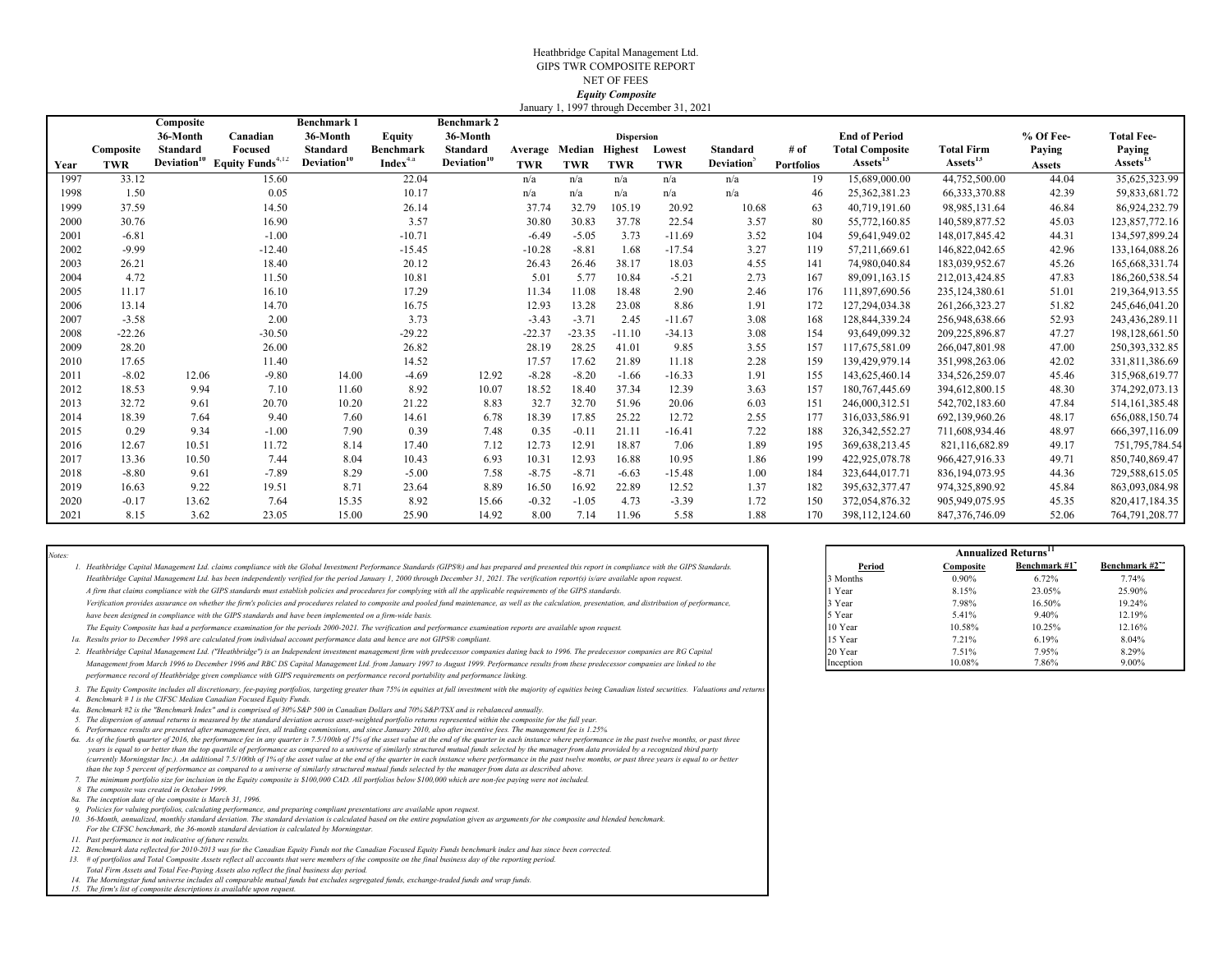#### Heathbridge Capital Management Ltd. GIPS TWR COMPOSITE REPORT NET OF FEES*Regular Equity Composite*

|      |            |                         |                         |                               |                      |                                |          |            |                   | January 1, 1997 through December 31, 2021 |                        |                          |                        |                      |                      |                             |
|------|------------|-------------------------|-------------------------|-------------------------------|----------------------|--------------------------------|----------|------------|-------------------|-------------------------------------------|------------------------|--------------------------|------------------------|----------------------|----------------------|-----------------------------|
|      |            | Composite<br>36-Month   | Canadian<br>Focused     | <b>Benchmark1</b><br>36-Month | <b>Equity</b>        | <b>Benchmark 2</b><br>36-Month |          |            | <b>Dispersion</b> |                                           |                        |                          | <b>End of Period</b>   |                      |                      |                             |
|      | Composite  | Standard                | <b>Equity</b>           | Standard                      | Benchmark            | Standard                       | Average  | Median     | <b>Highest</b>    | Lowest                                    | Standard               | Number of                | <b>Total Composite</b> | <b>Total Firm</b>    | Pct Of Fee-          | <b>Total Fee-</b>           |
| Year | <b>TWR</b> | Deviation <sup>10</sup> | $\mathbf{Funds}^{4,12}$ | Deviation <sup>10</sup>       | Index <sup>4.a</sup> | Deviation <sup>10</sup>        | TWR      | <b>TWR</b> | <b>TWR</b>        | <b>TWR</b>                                | Deviation <sup>5</sup> | Portfolios <sup>15</sup> | Assets <sup>15</sup>   | Assets <sup>15</sup> | <b>Paying Assets</b> | Paying Assets <sup>15</sup> |
| 1997 | 33.12      |                         | 15.60                   |                               | 22.04                |                                | n/a      | n/a        | n/a               | n/a                                       | n/a                    | 19                       | 15,689,000.00          | 44,752,500.00        | 35.06                | 35,625,323.99               |
| 1998 | 1.50       |                         | 0.05                    |                               | 10.17                |                                | n/a      | n/a        | n/a               | n/a                                       | n/a                    | 43                       | 13,566,599.91          | 66, 333, 370.88      | 21.75                | 62,372,259.59               |
| 1999 | 39.43      |                         | 14.50                   |                               | 26.14                |                                | 39.40    | 35.84      | 105.19            | 23.85                                     | 9.58                   | 31                       | 21,054,235.50          | 98,985,131.64        | 24.22                | 86,924,232.79               |
| 2000 | 32.17      |                         | 16.90                   |                               | 3.57                 |                                | 32.31    | 31.75      | 37.78             | 24.13                                     | 3.18                   | 44                       | 30,029,720.94          | 140,589,877.52       | 24.25                | 123,857,772.16              |
| 2001 | $-5.54$    |                         | $-1.00$                 |                               | $-10.71$             |                                | $-4.57$  | $-2.57$    | 3.73              | $-9.80$                                   | 3.05                   | 55                       | 29,548,455.45          | 148,017,845.42       | 21.95                | 134,597,899.24              |
| 2002 | $-9.30$    |                         | $-12.40$                |                               | $-15.45$             |                                | $-9.96$  | $-8.30$    | $-0.34$           | $-17.44$                                  | 3.25                   | 66                       | 30,675,603.98          | 146,822,042.65       | 23.04                | 133,164,088.26              |
| 2003 | 23.50      |                         | 18.40                   |                               | 20.12                |                                | 23.67    | 23.75      | 38.17             | 18.03                                     | 4.04                   | 76                       | 39,037,026.27          | 183,039,952.67       | 23.56                | 165,668,331.74              |
| 2004 | 5.97       |                         | 11.50                   |                               | 10.81                |                                | 6.08     | 7.04       | 10.84             | $-4.69$                                   | 2.52                   | 84                       | 44,878,726.29          | 212,013,424.85       | 24.09                | 186,260,538.54              |
| 2005 | 9.96       |                         | 16.10                   |                               | 17.29                |                                | 10.10    | 10.36      | 15.28             | 2.90                                      | 2.03                   | 92                       | 52,620,431.52          | 235, 124, 380.61     | 23.99                | 219,364,913.55              |
| 2006 | 12.66      |                         | 14.70                   |                               | 16.75                |                                | 12.49    | 13.23      | 18.02             | 8.86                                      | 1.56                   | 81                       | 55,130,946.97          | 261, 266, 323. 27    | 22.44                | 245,646,041.20              |
| 2007 | $-0.70$    |                         | 2.00                    |                               | 3.73                 |                                | $-0.71$  | $-0.57$    | 2.45              | $-5.86$                                   | 1.39                   | 73                       | 56, 572, 463. 37       | 256,948,638.66       | 23.24                | 243,436,289.11              |
| 2008 | $-19.89$   |                         | $-30.50$                |                               | $-29.22$             |                                | $-19.95$ | $-21.61$   | $-11.10$          | $-25.27$                                  | 2.63                   | 67                       | 42, 422, 331.57        | 209,225,896.87       | 21.41                | 198,128,661.50              |
| 2009 | 27.67      |                         | 26.00                   |                               | 26.82                |                                | 27.76    | 27.93      | 32.37             | 21.68                                     | 2.48                   | 71                       | 55,768,627.02          | 266,047,801.98       | 22.27                | 250,393,332.85              |
| 2010 | 15.56      |                         | 11.40                   |                               | 14.52                |                                | 15.56    | 16.36      | 19.73             | 7.36                                      | 1.69                   | 70                       | 64,188,958.08          | 351,998,263.06       | 19.35                | 331,811,386.69              |
| 2011 | $-7.60$    | 11.62                   | $-9.80$                 | 14.00                         | $-4.69$              | 12.92                          | $-7.63$  | $-7.84$    | $-5.56$           | $-10.15$                                  | 0.83                   | 70                       | 60,885,255.99          | 334,526,259.07       | 19.27                | 315,968,619.77              |
| 2012 | 15.56      | 9.33                    | 7.10                    | 11.60                         | 8.92                 | 10.07                          | 15.45    | 15.51      | 20.02             | 12.39                                     | 1.27                   | -66                      | 70,302,578.94          | 394,612,800.15       | 18.78                | 374,292,073.13              |
| 2013 | 31.81      | 9.05                    | 20.70                   | 10.20                         | 21.22                | 8.83                           | 31.99    | 32.66      | 36.22             | 20.06                                     | 2.50                   | 60                       | 97,761,020.58          | 542,702,183.60       | 19.01                | 514, 161, 385. 48           |
| 2014 | 19.57      | 6.88                    | 9.40                    | 7.60                          | 14.61                | 6.78                           | 19.60    | 19.87      | 20.67             | 16.53                                     | 1.09                   | 76                       | 125,831,875.19         | 692,139,960.26       | 19.18                | 656,088,150.74              |
| 2015 | 2.10       | 8.90                    | $-1.00$                 | 7.90                          | 0.39                 | 7.48                           | 2.13     | 2.13       | 3.22              | $-0.05$                                   | 0.39                   | 90                       | 148,853,370.02         | 711,608,934.46       | 22.34                | 666, 397, 116.09            |
| 2016 | 13.08      | 9.82                    | 11.72                   | 8.14                          | 17.40                | 7.12                           | 13.31    | 13.19      | 18.87             | 7.36                                      | 1.40                   | 99                       | 174,702,857.43         | 821,116,682.89       | 23.24                | 751, 795, 784.54            |
| 2017 | 13.05      | 9.83                    | 7.44                    | 8.04                          | 10.43                | 6.93                           | 10.40    | 13.05      | 16.88             | 11.24                                     | 1.47                   | 101                      | 197,982,648.87         | 966,427,916.33       | 23.27                | 850,740,869.47              |
| 2018 | $-8.41$    | 9.32                    | $-7.89$                 | 8.29                          | $-5.00$              | 7.58                           | $-8.46$  | $-8.44$    | $-6.63$           | $-10.47$                                  | 0.59                   | 101                      | 197,982,648.87         | 836,194,073.95       | 27.14                | 729,588,615.05              |
| 2019 | 17.30      | 9.36                    | 19.51                   | 8.71                          | 23.64                | 8.89                           | 17.27    | 17.38      | 19.39             | 13.89                                     | 0.96                   | 98                       | 216,346,394.01         | 974,325,890.92       | 25.07                | 863,093,084.98              |
| 2020 | $-1.29$    | 13.88                   | 7.64                    | 15.35                         | 8.92                 | 15.66                          | $-1.43$  | $-1.46$    | 2.57              | $-3.17$                                   | 0.61                   | 85                       | 189,847,801.15         | 905,949,075.95       | 23.14                | 820,417,184.35              |
| 2021 | 6.82       | 3.68                    | 23.05                   | 15.00                         | 25.90                | 14.92                          | 6.80     | 6.72       | 10.12             | 5.58                                      | 0.79                   | 101                      | 185,384,798.30         | 847, 376, 746, 09    | 24.24                | 764,791,208.77              |

| Notes: |                                                                                                                                                                                                                                                                                                                                                                                                                                                                                                                                                                                                                                                                                                                                                                                                                                                                                                                                                                                                                                                                                                                                                                                                                                                                                                                                                                                                                                                                                                                                                                                                                                                                                                                                                                                                                                                                                                                                                                                                                                                                                                                                                                                                                                                                                                                                                                                                                                                                                                                                                                                                                                                                                                                                                                                                                                                                                                                                                                                                                                                               |           | <b>Annualized Returns</b> <sup>11</sup> |        |
|--------|---------------------------------------------------------------------------------------------------------------------------------------------------------------------------------------------------------------------------------------------------------------------------------------------------------------------------------------------------------------------------------------------------------------------------------------------------------------------------------------------------------------------------------------------------------------------------------------------------------------------------------------------------------------------------------------------------------------------------------------------------------------------------------------------------------------------------------------------------------------------------------------------------------------------------------------------------------------------------------------------------------------------------------------------------------------------------------------------------------------------------------------------------------------------------------------------------------------------------------------------------------------------------------------------------------------------------------------------------------------------------------------------------------------------------------------------------------------------------------------------------------------------------------------------------------------------------------------------------------------------------------------------------------------------------------------------------------------------------------------------------------------------------------------------------------------------------------------------------------------------------------------------------------------------------------------------------------------------------------------------------------------------------------------------------------------------------------------------------------------------------------------------------------------------------------------------------------------------------------------------------------------------------------------------------------------------------------------------------------------------------------------------------------------------------------------------------------------------------------------------------------------------------------------------------------------------------------------------------------------------------------------------------------------------------------------------------------------------------------------------------------------------------------------------------------------------------------------------------------------------------------------------------------------------------------------------------------------------------------------------------------------------------------------------------------------|-----------|-----------------------------------------|--------|
|        | 1. Heathbridge Capital Management Ltd. claims compliance with the Global Investment Performance Standards (GIPS®) and has prepared and presented this report in compliance with the GIPS Standards.                                                                                                                                                                                                                                                                                                                                                                                                                                                                                                                                                                                                                                                                                                                                                                                                                                                                                                                                                                                                                                                                                                                                                                                                                                                                                                                                                                                                                                                                                                                                                                                                                                                                                                                                                                                                                                                                                                                                                                                                                                                                                                                                                                                                                                                                                                                                                                                                                                                                                                                                                                                                                                                                                                                                                                                                                                                           | Period    | Composite                               | Benchm |
|        | Heathbridge Capital Management Ltd. has been independently verified for the period January 1, 2000 through December 31, 2021. The verification report(s) is/are available upon request.                                                                                                                                                                                                                                                                                                                                                                                                                                                                                                                                                                                                                                                                                                                                                                                                                                                                                                                                                                                                                                                                                                                                                                                                                                                                                                                                                                                                                                                                                                                                                                                                                                                                                                                                                                                                                                                                                                                                                                                                                                                                                                                                                                                                                                                                                                                                                                                                                                                                                                                                                                                                                                                                                                                                                                                                                                                                       | 3 Month   | 1.25%                                   | 6.72   |
|        | A firm that claims compliance with the GIPS standards must establish policies and procedures for complying with all the applicable requirements of the GIPS standards.                                                                                                                                                                                                                                                                                                                                                                                                                                                                                                                                                                                                                                                                                                                                                                                                                                                                                                                                                                                                                                                                                                                                                                                                                                                                                                                                                                                                                                                                                                                                                                                                                                                                                                                                                                                                                                                                                                                                                                                                                                                                                                                                                                                                                                                                                                                                                                                                                                                                                                                                                                                                                                                                                                                                                                                                                                                                                        | 1 Year    | 6.82%                                   | 23.0   |
|        | Verification provides assurance on whether the firm's policies and procedures related to composite and pooled fund maintenance, as well as the calculation, presentation, and distribution of performance,                                                                                                                                                                                                                                                                                                                                                                                                                                                                                                                                                                                                                                                                                                                                                                                                                                                                                                                                                                                                                                                                                                                                                                                                                                                                                                                                                                                                                                                                                                                                                                                                                                                                                                                                                                                                                                                                                                                                                                                                                                                                                                                                                                                                                                                                                                                                                                                                                                                                                                                                                                                                                                                                                                                                                                                                                                                    | 3 Year    | 7.34%                                   | 16.5   |
|        | have been designed in compliance with the GIPS standards and have been implemented on a firm-wide basis.                                                                                                                                                                                                                                                                                                                                                                                                                                                                                                                                                                                                                                                                                                                                                                                                                                                                                                                                                                                                                                                                                                                                                                                                                                                                                                                                                                                                                                                                                                                                                                                                                                                                                                                                                                                                                                                                                                                                                                                                                                                                                                                                                                                                                                                                                                                                                                                                                                                                                                                                                                                                                                                                                                                                                                                                                                                                                                                                                      | 5 Year    | 5.07%                                   | 9.40   |
|        | The Regular Equity Composite has had a performance examination for the periods 2000-2021. The verification and performance examination reports are available upon request.                                                                                                                                                                                                                                                                                                                                                                                                                                                                                                                                                                                                                                                                                                                                                                                                                                                                                                                                                                                                                                                                                                                                                                                                                                                                                                                                                                                                                                                                                                                                                                                                                                                                                                                                                                                                                                                                                                                                                                                                                                                                                                                                                                                                                                                                                                                                                                                                                                                                                                                                                                                                                                                                                                                                                                                                                                                                                    | 10 Year   | 10.41%                                  | 10.2   |
|        | 1a. Results prior to December 1998 are calculated from individual account performance data and hence are not GIPS® compliant.                                                                                                                                                                                                                                                                                                                                                                                                                                                                                                                                                                                                                                                                                                                                                                                                                                                                                                                                                                                                                                                                                                                                                                                                                                                                                                                                                                                                                                                                                                                                                                                                                                                                                                                                                                                                                                                                                                                                                                                                                                                                                                                                                                                                                                                                                                                                                                                                                                                                                                                                                                                                                                                                                                                                                                                                                                                                                                                                 | 15 Year   | 7.40%                                   | 6.19   |
|        | 2. Heathbridge Capital Management Ltd. ("Heathbridge") is an Independent investment management firm with predecessor companies dating back to 1996. The predecessor companies are RG Capital                                                                                                                                                                                                                                                                                                                                                                                                                                                                                                                                                                                                                                                                                                                                                                                                                                                                                                                                                                                                                                                                                                                                                                                                                                                                                                                                                                                                                                                                                                                                                                                                                                                                                                                                                                                                                                                                                                                                                                                                                                                                                                                                                                                                                                                                                                                                                                                                                                                                                                                                                                                                                                                                                                                                                                                                                                                                  | 20 Year   | 7.56%                                   | 7.95   |
|        | Management from March 1996 to December 1996 and RBC DS Capital Management Ltd. from January 1997 to August 1999. Performance results from these predecessor companies are linked to the                                                                                                                                                                                                                                                                                                                                                                                                                                                                                                                                                                                                                                                                                                                                                                                                                                                                                                                                                                                                                                                                                                                                                                                                                                                                                                                                                                                                                                                                                                                                                                                                                                                                                                                                                                                                                                                                                                                                                                                                                                                                                                                                                                                                                                                                                                                                                                                                                                                                                                                                                                                                                                                                                                                                                                                                                                                                       | Inception | 10.27%                                  | 7.86   |
|        | performance record of Heathbridge given compliance with GIPS requirements on performance record portability and performance linking.<br>3. The Regular Equity Composite includes all discretionary, fee-paying portfolios targeting greater than 75% in equities at full investment and a risk level of 3 or lower with the majority of<br>equities being Canadian listed securities. Valuations and returns are computed and stated in Canadian dollars.<br>4. Benchmark #1 is the CIFSC Median Canadian Focused Equity Funds.<br>4a. Benchmark #2 is the "Benchmark Index" and is comprised of 30% S&P 500 in Canadian Dollars and 70% S&P/TSX and is rebalanced annually.<br>5. The dispersion of annual returns is measured by the standard deviation across asset-weighted portfolio returns represented within the composite for the full year.<br>6. Performance results are presented after management fees, all trading commissions, and since January 2010, also after incentive fees. The management fee is 1.25%.<br>6a. As of the fourth quarter of 2016, the performance fee in any quarter is 7.5/100th of 1% of the asset value at the end of the quarter in each instance where performance in the past twelve months, or past three<br>years is equal to or better than the top quartile of performance as compared to a universe of similarly structured mutual funds selected by the manager from data provided by a recognized third party<br>(currently Morningstar Inc.). An additional 7.5/100th of 1% of the asset value at the end of the quarter in each instance where performance in the past twelve months, or past three years is equal to or better<br>than the top 5 percent of performance as compared to a universe of similarly structured mutual funds selected by the manager from data as described above.<br>7. The minimum portfolios size for inclusion in the Regular Equity Composite is \$100,000 CAD. All portfolios below \$100,000 which are non-fee paying were not included.<br>8. The composite was created in October 1999.<br>8a. The inception date of the composite is March 31, 1996.<br>9. Policies for valuing portfolios, calculating performance, and preparing compliant presentations are available upon request.<br>10. 36-Month, annualized, monthly standard deviation. The standard deviation is calculated based on the entire population given as arguments for the composite and blended benchmark.<br>For the CIFSC benchmark, the 36-month standard deviation is calculated by Morningstar.<br>11. Past performance is not indicative of future results.<br>12. Benchmark data reflected for 2010-2013 was for the Canadian Equity Funds not the Canadian Focused Equity Funds benchmark index and has since been corrected.<br>13. # of portfolios and Total Composite Assets reflect all accounts that were members of the composite on the final business day of the reporting period.<br>Total Firm Assets and Total Fee-Paying Assets also reflect the final business day period. |           |                                         |        |
|        | 14. The Morningstar fund universe includes all comparable mutual funds but excludes segregated funds, exchange-traded funds and wrap funds.                                                                                                                                                                                                                                                                                                                                                                                                                                                                                                                                                                                                                                                                                                                                                                                                                                                                                                                                                                                                                                                                                                                                                                                                                                                                                                                                                                                                                                                                                                                                                                                                                                                                                                                                                                                                                                                                                                                                                                                                                                                                                                                                                                                                                                                                                                                                                                                                                                                                                                                                                                                                                                                                                                                                                                                                                                                                                                                   |           |                                         |        |
|        | 15 The firm's list of composite descriptions is available upon request.                                                                                                                                                                                                                                                                                                                                                                                                                                                                                                                                                                                                                                                                                                                                                                                                                                                                                                                                                                                                                                                                                                                                                                                                                                                                                                                                                                                                                                                                                                                                                                                                                                                                                                                                                                                                                                                                                                                                                                                                                                                                                                                                                                                                                                                                                                                                                                                                                                                                                                                                                                                                                                                                                                                                                                                                                                                                                                                                                                                       |           |                                         |        |

|           | Annualized Returns <sup>11</sup> |                           |                      |  |  |  |  |  |  |  |  |  |  |  |
|-----------|----------------------------------|---------------------------|----------------------|--|--|--|--|--|--|--|--|--|--|--|
| Period    | Composite                        | Benchmark #1 <sup>4</sup> | Benchmark $#2^{4,a}$ |  |  |  |  |  |  |  |  |  |  |  |
| 3 Month   | 1.25%                            | 6.72%                     | 7.74%                |  |  |  |  |  |  |  |  |  |  |  |
| 1 Year    | 6.82%                            | 23.05%                    | 25.90%               |  |  |  |  |  |  |  |  |  |  |  |
| 3 Year    | 7.34%                            | 16.50%                    | 19.24%               |  |  |  |  |  |  |  |  |  |  |  |
| 5 Year    | 5.07%                            | 9.40%                     | 12.19%               |  |  |  |  |  |  |  |  |  |  |  |
| 10 Year   | 10.41%                           | 10.25%                    | 12.16%               |  |  |  |  |  |  |  |  |  |  |  |
| 15 Year   | 7.40%                            | 6.19%                     | 8.04%                |  |  |  |  |  |  |  |  |  |  |  |
| 20 Year   | 7.56%                            | 7.95%                     | 8.29%                |  |  |  |  |  |  |  |  |  |  |  |
| Inception | 10.27%                           | 7.86%                     | 9.00%                |  |  |  |  |  |  |  |  |  |  |  |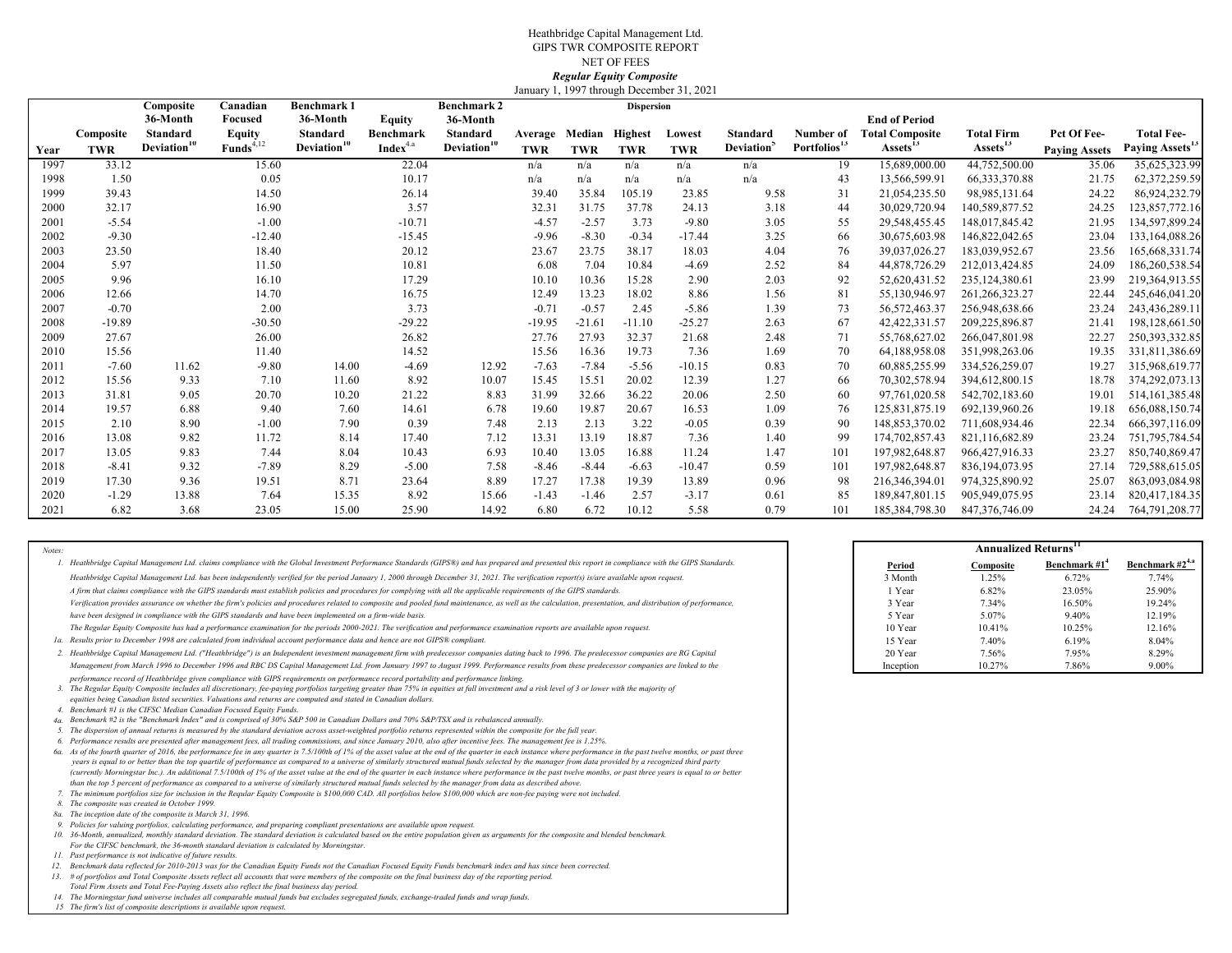#### January 1, 1997 through December 31, 2021 Heathbridge Capital Management Ltd. GIPS TWR COMPOSITE REPORT NET OF FEES*Equity With Small-Cap Composite*

|      |            | Composite               | Canadian               | <b>Benchmark 1</b>      |                      | <b>Benchmark 2</b>      |            |            |                   |            |                        |                   |                                      |                              |                      |                             |
|------|------------|-------------------------|------------------------|-------------------------|----------------------|-------------------------|------------|------------|-------------------|------------|------------------------|-------------------|--------------------------------------|------------------------------|----------------------|-----------------------------|
|      |            | 36-Month                | Focused                | 36-Month                | <b>Equity</b>        | 36-Month                |            |            | <b>Dispersion</b> |            |                        |                   | <b>End of Period</b>                 |                              |                      |                             |
|      | Composite  | Standard                | <b>Equity</b>          | Standard                | Benchmark            | Standard                | Average    | Median     | <b>Highest</b>    | Lowest     | <b>Standard</b>        |                   | <b>Number of Total Composite</b>     | <b>Total Firm</b>            | Pct Of Fee-          | <b>Total Fee-</b>           |
| Year | <b>TWR</b> | Deviation <sup>10</sup> | Funds <sup>4, 12</sup> | Deviation <sup>10</sup> | Index <sup>4.a</sup> | Deviation <sup>10</sup> | <b>TWR</b> | <b>TWR</b> | <b>TWR</b>        | <b>TWR</b> | Deviation <sup>3</sup> | <b>Portfolios</b> | Assets <sup>15</sup>                 | Assets <sup>15</sup>         | <b>Paying Assets</b> | Paying Assets <sup>15</sup> |
| 1997 | 33.12      |                         | 15.60                  |                         | 22.04                |                         | n/a        | n/a        | n/a               | n/a        | n/a                    | 19                | 15,689,000.00                        | 44,752,500.00                | 35.06                | 35,625,323.99               |
| 1998 | 1.50       |                         | 0.05                   |                         | 10.17                |                         | n/a        | n/a        | n/a               | n/a        | n/a                    | 22                | 12.138.870.48                        | 66, 333, 370.88              | 26.04                | 46,610,170.97               |
| 1999 | 35.75      |                         | 14.50                  |                         | 26.14                |                         | 35.77      | 30.64      | 68.65             | 20.92      | 11.56                  | 32                | 20,315,591.21                        | 98,985,131.64                | 23.37                | 86,924,232.79               |
| 2000 | 29.58      |                         | 16.90                  |                         | 3.57                 |                         | 29.19      | 29.22      | 37.57             | 22.54      | 3.24                   | 36                | 26,910,595.72                        | 140,589,877.52               | 21.73                | 123,857,772.16              |
| 2001 | $-8.59$    |                         | $-1.00$                |                         | $-10.71$             |                         | $-8.59$    | $-8.66$    | 2.93              | $-11.69$   | 2.71                   | 50                | 28,415,771.28                        | 148,017,845.42               | 21.11                | 134,597,899.24              |
| 2002 | $-10.77$   |                         | $-12.40$               |                         | $-15.45$             |                         | $-10.62$   | $-10.14$   | 1.68              | $-17.54$   | 3.26                   | 54                | 26,062,931.57                        | 146,822,042.65               | 19.57                | 133,164,088.26              |
| 2003 | 29.14      |                         | 18.40                  |                         | 20.12                |                         | 29.86      | 30.16      | 35.24             | 20.71      | 2.21                   | 65                | 36,758,696.03                        | 183,039,952.67               | 22.19                | 165,668,331.74              |
| 2004 | 3.53       |                         | 11.50                  |                         | 10.81                |                         | 3.80       | 3.96       | 8.42              | $-5.21$    | 2.54                   | 83                |                                      | 44,172,108.80 212,013,424.85 | 23.72                | 186,260,538.54              |
| 2005 | 12.20      |                         | 16.10                  |                         | 17.29                |                         | 12.52      | 12.23      | 18.48             | 5.30       | 2.19                   | 84                |                                      | 59,036,589.46 235,124,380.61 | 26.91                | 219,364,913.55              |
| 2006 | 13.31      |                         | 14.70                  |                         | 16.75                |                         | 13.40      | 13.38      | 23.08             | 9.16       | 2.11                   | 91                |                                      | 70,140,227.94 261,266,323.27 | 28.55                | 245,646,041.20              |
| 2007 | $-5.77$    |                         | 2.00                   |                         | 3.73                 |                         | $-5.57$    | $-5.65$    | 1.38              | $-11.67$   | 2.17                   | 95                |                                      | 73,099,762.83 256,948,638.66 | 30.03                | 243,436,289.11              |
| 2008 | $-23.76$   |                         | $-30.50$               |                         | $-29.22$             |                         | $-24.12$   | $-23.92$   | $-15.85$          | $-34.13$   | 2.03                   | 88                |                                      | 50,779,942.53 209,225,896.87 | 25.63                | 198,128,661.50              |
| 2009 | 28.41      |                         | 26.00                  |                         | 26.82                |                         | 29.38      | 28.50      | 41.01             | 23.07      | 3.04                   | 85                |                                      | 61.906.954.06 266.047.801.98 | 24.72                | 250,393,332.85              |
| 2010 | 19.16      |                         | 11.40                  |                         | 14.52                |                         | 19.32      | 19.14      | 21.89             | 15.85      | 1.18                   | 90                |                                      | 91,494,938.41 351,998,263.06 | 27.57                | 331,811,386.69              |
| 2011 | $-8.53$    | 12.50                   | $-9.80$                | 14.00                   | $-4.69$              | 12.92                   | $-8.74$    | $-8.56$    | $-1.66$           | $-16.33$   | 2.29                   | 85                |                                      | 82,740,204.15 334,526,259.07 | 26.19                | 315,968,619.77              |
| 2012 | 20.70      | 10.52                   | 7.10                   | 11.60                   | 8.92                 | 10.07                   | 20.20      | 19.73      | 37.34             | 15.84      | 3.08                   | 91                | 110,464,866.74 394,612,800.15        |                              | 29.51                | 374,292,073.13              |
| 2013 | 33.32      | 10.18                   | 20.70                  | 10.20                   | 21.22                | 8.83                    | 33.13      | 32.77      | 51.96             | 23.57      | 7.38                   | 91                | 148,239,291.93 542,702,183.60        |                              | 28.83                | 514, 161, 385. 48           |
| 2014 | 17.63      | 8.38                    | 9.40                   | 7.60                    | 14.61                | 6.78                    | 17.65      | 17.30      | 25.22             | 12.72      | 2.90                   | 101               | 190,201,711.73 692,139,960.26        |                              | 28.99                | 656,088,150.74              |
| 2015 | $-0.91$    | 9.69                    | $-1.00$                | 7.90                    | 0.39                 | 7.48                    | $-0.75$    | $-0.70$    | 21.11             | $-16.41$   | 9.10                   |                   | 98 177,489,182.00 711,608,934.46     |                              | 26.63                | 666, 397, 116.09            |
| 2016 | 12.29      | 11.08                   | 11.72                  | 8.14                    | 17.40                | 7.12                    | 12.25      | 12.07      | 15.77             | 7.06       | 2.10                   |                   | 96 194, 935, 356.02 821, 116, 682.89 |                              | 25.93                | 751,795,784.54              |
| 2017 | 13.65      | 11.11                   | 7.44                   | 8.04                    | 10.43                | 6.93                    | 10.23      | 12.85      | 14.88             | 10.95      | 1.64                   |                   | 98 224,942,429.91 966,427,916.33     |                              | 26.44                | 850,740,869.47              |
| 2018 | $-9.19$    | 9.97                    | $-7.89$                | 8.29                    | $-5.00$              | 7.58                    | $-9.07$    | $-8.98$    | $-7.87$           | $-15.48$   | 1.19                   |                   | 86 137,771,064.32 836,194,073.95     |                              | 18.88                | 729,588,615.05              |
| 2019 | 15.72      | 9.14                    | 19.51                  | 8.71                    | 23.64                | 8.89                    | 15.61      | 15.36      | 22.89             | 12.52      | 1.01                   |                   | 179,285,983.46 974,325,890.92        |                              | 20.77                | 863,093,084.98              |
| 2020 | 1.12       | 13.34                   | 7.64                   | 15.35                   | 8.92                 | 15.66                   | 1.02       | 1.23       | 4.73              | $-3.39$    | 1.52                   |                   | 65 182, 207, 075.17 905, 949, 075.95 |                              | 22.21                | 820,417,184.35              |
| 2021 | 9.62       | 3.57                    | 23.05                  | 15.00                   | 25.90                | 14.92                   | 9.46       | 9.60       | 11.96             | 6.38       | 1.05                   |                   | 69 212,727,326.30 847,376,746.09     |                              | 27.82                | 764,791,208.77              |

| Notes: |                                                                                                                                                                                                                                                                                                                                                                                                                                                                                                                                                                                                                                                                                                                                                                                                                                                                                                                                                                                                                                                                                                                                                                                                                                                                                                                                                                                                                                                                                                                                                                                                                                                                                                                                                                                                                                                                                                                                                                                                                                                                                                                                                                                                                                                                                                                                                                                                                                                                                                                                                        |           |           | <b>Annualized Returns</b> <sup>11</sup> |
|--------|--------------------------------------------------------------------------------------------------------------------------------------------------------------------------------------------------------------------------------------------------------------------------------------------------------------------------------------------------------------------------------------------------------------------------------------------------------------------------------------------------------------------------------------------------------------------------------------------------------------------------------------------------------------------------------------------------------------------------------------------------------------------------------------------------------------------------------------------------------------------------------------------------------------------------------------------------------------------------------------------------------------------------------------------------------------------------------------------------------------------------------------------------------------------------------------------------------------------------------------------------------------------------------------------------------------------------------------------------------------------------------------------------------------------------------------------------------------------------------------------------------------------------------------------------------------------------------------------------------------------------------------------------------------------------------------------------------------------------------------------------------------------------------------------------------------------------------------------------------------------------------------------------------------------------------------------------------------------------------------------------------------------------------------------------------------------------------------------------------------------------------------------------------------------------------------------------------------------------------------------------------------------------------------------------------------------------------------------------------------------------------------------------------------------------------------------------------------------------------------------------------------------------------------------------------|-----------|-----------|-----------------------------------------|
|        | 1. Heathbridge Capital Management Ltd. claims compliance with the Global Investment Performance Standards (GIPS®) and has prepared and presented this report in compliance with the GIPS Standards.                                                                                                                                                                                                                                                                                                                                                                                                                                                                                                                                                                                                                                                                                                                                                                                                                                                                                                                                                                                                                                                                                                                                                                                                                                                                                                                                                                                                                                                                                                                                                                                                                                                                                                                                                                                                                                                                                                                                                                                                                                                                                                                                                                                                                                                                                                                                                    | Period    | Composite | Benchmark #                             |
|        | Heathbridge Capital Management Ltd. has been independently verified for the period January 1, 2000 through December 31, 2021. The verification report(s) is/are available upon request.                                                                                                                                                                                                                                                                                                                                                                                                                                                                                                                                                                                                                                                                                                                                                                                                                                                                                                                                                                                                                                                                                                                                                                                                                                                                                                                                                                                                                                                                                                                                                                                                                                                                                                                                                                                                                                                                                                                                                                                                                                                                                                                                                                                                                                                                                                                                                                | 3 Month   | 0.59%     | 6.72%                                   |
|        | A firm that claims compliance with the GIPS standards must establish policies and procedures for complying with all the applicable requirements of the GIPS standards.                                                                                                                                                                                                                                                                                                                                                                                                                                                                                                                                                                                                                                                                                                                                                                                                                                                                                                                                                                                                                                                                                                                                                                                                                                                                                                                                                                                                                                                                                                                                                                                                                                                                                                                                                                                                                                                                                                                                                                                                                                                                                                                                                                                                                                                                                                                                                                                 | 1 Year    | 9.62%     | 23.05%                                  |
|        | Verification provides assurance on whether the firm's policies and procedures related to composite and pooled fund maintenance, as well as the calculation, presentation, and distribution of performance,                                                                                                                                                                                                                                                                                                                                                                                                                                                                                                                                                                                                                                                                                                                                                                                                                                                                                                                                                                                                                                                                                                                                                                                                                                                                                                                                                                                                                                                                                                                                                                                                                                                                                                                                                                                                                                                                                                                                                                                                                                                                                                                                                                                                                                                                                                                                             | 3 Year    | 8.65%     | 16.50%                                  |
|        | have been designed in compliance with the GIPS standards and have been implemented on a firm-wide basis.                                                                                                                                                                                                                                                                                                                                                                                                                                                                                                                                                                                                                                                                                                                                                                                                                                                                                                                                                                                                                                                                                                                                                                                                                                                                                                                                                                                                                                                                                                                                                                                                                                                                                                                                                                                                                                                                                                                                                                                                                                                                                                                                                                                                                                                                                                                                                                                                                                               | 5 Year    | 5.77%     | 9.40%                                   |
|        | The Equity With Small-Cap Composite has had a performance examination for the periods 2000-2021. The verification and performance examination reports are available upon request.                                                                                                                                                                                                                                                                                                                                                                                                                                                                                                                                                                                                                                                                                                                                                                                                                                                                                                                                                                                                                                                                                                                                                                                                                                                                                                                                                                                                                                                                                                                                                                                                                                                                                                                                                                                                                                                                                                                                                                                                                                                                                                                                                                                                                                                                                                                                                                      | 10 Year   | 10.76%    | 10.25%                                  |
|        | 1a. Results prior to December 1998 are calculated from individual account performance data and hence are not GIPS® compliant.                                                                                                                                                                                                                                                                                                                                                                                                                                                                                                                                                                                                                                                                                                                                                                                                                                                                                                                                                                                                                                                                                                                                                                                                                                                                                                                                                                                                                                                                                                                                                                                                                                                                                                                                                                                                                                                                                                                                                                                                                                                                                                                                                                                                                                                                                                                                                                                                                          | 15 Year   | 7.10%     | 6.19%                                   |
|        | 2. Heathbridge Capital Management Ltd. ("Heathbridge") is an Independent investment management firm with predecessor companies dating back to 1996. The predecessor companies are RG Capital                                                                                                                                                                                                                                                                                                                                                                                                                                                                                                                                                                                                                                                                                                                                                                                                                                                                                                                                                                                                                                                                                                                                                                                                                                                                                                                                                                                                                                                                                                                                                                                                                                                                                                                                                                                                                                                                                                                                                                                                                                                                                                                                                                                                                                                                                                                                                           | 20 Year   | 7.49%     | 7.95%                                   |
|        | Management from March 1996 to December 1996 and RBC DS Capital Management Ltd. from January 1997 to August 1999. Performance results from these predecessor companies are linked to the                                                                                                                                                                                                                                                                                                                                                                                                                                                                                                                                                                                                                                                                                                                                                                                                                                                                                                                                                                                                                                                                                                                                                                                                                                                                                                                                                                                                                                                                                                                                                                                                                                                                                                                                                                                                                                                                                                                                                                                                                                                                                                                                                                                                                                                                                                                                                                | Inception | 9.89%     | 7.86%                                   |
|        | performance record of Heathbridge given compliance with GIPS requirements on performance record portability and performance linking.<br>3. The Equity With Small Cap Composite includes all portfolios targeting greater than 75% in equities at full investment and a risk level of 4 or higher with the majority of equities being Canadian listed securities.<br>Valuations and returns are computed and stated in Canadian dollars.<br>4. Benchmark #1 is the CIFSC Median Canadian Focused Equity Funds.<br>4a. Benchmark #2 is the "Benchmark Index" and is comprised of 30% S&P 500 in Canadian Dollars and 70% S&P/TSX and is rebalanced annually.<br>5. The dispersion of annual returns is measured by the standard deviation across asset-weighted portfolio returns represented within the composite for the full year.<br>6. Performance results are presented after management fees, all trading commissions, and since January 2010, also after incentive fees. The management fee is 1.25%.<br>6a. As of the fourth quarter of 2016, the performance fee in any quarter is 7.5/100th of 1% of the asset value at the end of the quarter in each instance where performance in the past twelve months, or past three<br>years is equal to or better than the top quartile of performance as compared to a universe of similarly structured mutual funds selected by the manager from data provided by a recognized third party<br>(currently Morningstar Inc.). An additional 7.5/100th of 1% of the asset value at the end of the quarter in each instance where performance in the past twelve months, or past three years is equal to or better<br>than the top 5 percent of performance as compared to a universe of similarly structured mutual funds selected by the manager from data as described above.<br>7. The minimum portfolios size for inclusion in the Equity With Small-Cap Composite is \$100,000 CAD. All portfolios below \$100,000 which are non-fee paying were not included.<br>8 The composite was created in October 1999.<br>8a. The inception date of the composite is March 31, 1996.<br>9. Policies for valuing portfolios, calculating performance, and preparing compliant presentations are available upon request.<br>10. 36-Month, annualized, monthly standard deviation. The standard deviation is calculated based on the entire population given as arguments for the composite and blended benchmark.<br>For the CIFSC benchmark, the 36-month standard deviation is calculated by Morningstar. |           |           |                                         |
|        | 11. Past performance is not indicative of future results.                                                                                                                                                                                                                                                                                                                                                                                                                                                                                                                                                                                                                                                                                                                                                                                                                                                                                                                                                                                                                                                                                                                                                                                                                                                                                                                                                                                                                                                                                                                                                                                                                                                                                                                                                                                                                                                                                                                                                                                                                                                                                                                                                                                                                                                                                                                                                                                                                                                                                              |           |           |                                         |
|        | 12. Benchmark data reflected for 2010-2013 was for the Canadian Equity Funds not the Canadian Focused Equity Funds benchmark index and has since been corrected.                                                                                                                                                                                                                                                                                                                                                                                                                                                                                                                                                                                                                                                                                                                                                                                                                                                                                                                                                                                                                                                                                                                                                                                                                                                                                                                                                                                                                                                                                                                                                                                                                                                                                                                                                                                                                                                                                                                                                                                                                                                                                                                                                                                                                                                                                                                                                                                       |           |           |                                         |
|        | 13. # of portfolios and Total Composite Assets reflect all accounts that were members of the composite on the final business day of the reporting period.                                                                                                                                                                                                                                                                                                                                                                                                                                                                                                                                                                                                                                                                                                                                                                                                                                                                                                                                                                                                                                                                                                                                                                                                                                                                                                                                                                                                                                                                                                                                                                                                                                                                                                                                                                                                                                                                                                                                                                                                                                                                                                                                                                                                                                                                                                                                                                                              |           |           |                                         |
|        | Total Finne doesne and Total Fox Daving deeper also palaot the Carl because day named                                                                                                                                                                                                                                                                                                                                                                                                                                                                                                                                                                                                                                                                                                                                                                                                                                                                                                                                                                                                                                                                                                                                                                                                                                                                                                                                                                                                                                                                                                                                                                                                                                                                                                                                                                                                                                                                                                                                                                                                                                                                                                                                                                                                                                                                                                                                                                                                                                                                  |           |           |                                         |

|           |           | Annualized Returns <sup>11</sup> |                      |
|-----------|-----------|----------------------------------|----------------------|
| Period    | Composite | Benchmark #1 <sup>4</sup>        | Benchmark $#2^{4,a}$ |
| 3 Month   | 0.59%     | 6.72%                            | 7.74%                |
| 1 Year    | 9.62%     | 23.05%                           | 25.90%               |
| 3 Year    | 8.65%     | 16.50%                           | 19.24%               |
| 5 Year    | 5.77%     | 9.40%                            | 12.19%               |
| 10 Year   | 10.76%    | 10.25%                           | 12.16%               |
| 15 Year   | 7.10%     | 6.19%                            | 8.04%                |
| 20 Year   | 7.49%     | 7.95%                            | 8.29%                |
| Inception | 9.89%     | 7.86%                            | 9.00%                |

Total Firm Assets and Total Fee-Paying Assets also reflect the final business day period.<br>14. The Morningstar fund universe includes all comparable mutual funds but excludes segregated funds, exchange-traded funds and wrap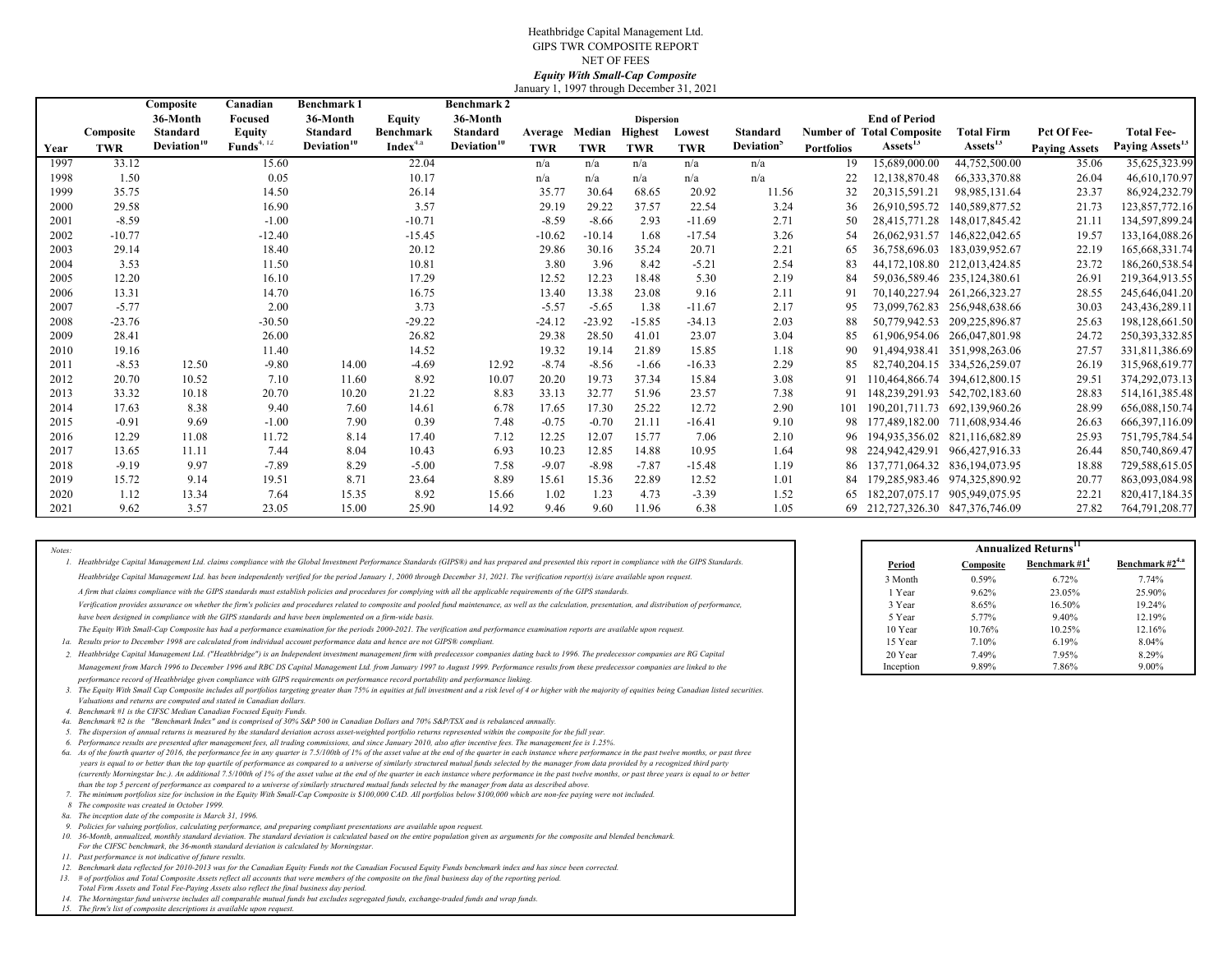#### Heathbridge Capital Management Ltd. GIPS TWR COMPOSITE REPORTNET OF FEES *Balanced Composite* January 1, 1997 through December 31, 2021

|      |            | Composite               |                   | <b>Benchmark 1</b>      |                     | <b>Benchmark 2</b>      |          |            | $J$ anuary 1, 1997 unough December 31, 2021<br><b>Dispersion</b> |          |                  |                   |     |                         |              |                                      |                   |     |                             |
|------|------------|-------------------------|-------------------|-------------------------|---------------------|-------------------------|----------|------------|------------------------------------------------------------------|----------|------------------|-------------------|-----|-------------------------|--------------|--------------------------------------|-------------------|-----|-----------------------------|
|      |            | 36-Month                | Median            | 36-Month                | <b>Balanced</b>     | 36-Month                |          |            |                                                                  |          |                  | Number            |     | <b>End of Period</b>    |              |                                      | Pct Of            |     |                             |
|      | Composite  | <b>Standard</b>         | <b>Balanced</b>   | <b>Standard</b>         | <b>Benchmark</b>    | <b>Standard</b>         | Average  |            | Median Highest                                                   | Lowest   | <b>Standard</b>  | of                |     | <b>Total Composite</b>  |              | <b>Total Firm</b>                    | <b>Fee-Paving</b> |     | <b>Total Fee-</b>           |
| Year | <b>TWR</b> | Deviation <sup>11</sup> | Fund <sup>4</sup> | Deviation <sup>11</sup> | Index <sup>4a</sup> | Deviation <sup>11</sup> | TWR      | <b>TWR</b> | <b>TWR</b>                                                       | TWR      | <b>Deviation</b> | <b>Portfolios</b> |     | Assets <sup>14</sup>    |              | Assets <sup>14</sup>                 | <b>Assets</b>     |     | Paying Assets <sup>14</sup> |
| 1997 | 28.53      |                         | 12.60             |                         | 17.83               |                         | n/a      | n/a        | n/a                                                              | n/a      | n/a              | 12 \$             |     | 28,027,000.00           | - S          | 44,752,500.00                        | 78.67             |     | 35,625,323.99               |
| 1998 | 3.50       |                         | 4.50              |                         | 10.69               |                         | n/a      | n/a        | n/a                                                              | n/a      | n/a              | 22                |     | 33, 367, 924, 73 \$     |              | 66, 333, 370.88                      | 53.50 \$          |     | 62,372,259.59               |
| 1999 | 26.93      |                         | 6.20              |                         | 14.73               |                         | 26.69    | 22.30      | 49.58                                                            | 11.18    | 6.96             | 27                | - S | 41,499,563.16 \$        |              | 98,985,131.64                        | 47.74             | -S  | 86,924,232.79               |
| 2000 | 25.59      |                         | 9.20              |                         | 6.04                |                         | 25.67    | 23.99      | 31.93                                                            | 16.75    | 2.70             | 46 S              |     | 61,721,489.08           | - S          | 140,589,877.52                       | 49.83             | -S  | 123,857,772.16              |
| 2001 | $-0.99$    |                         | 1.80              |                         | $-3.11$             |                         | $-0.85$  | $-1.32$    | 2.99                                                             | $-6.95$  | 1.39             | 67                | - S | 68,235,984.18           | - S          | 148,017,845.42                       | 50.70             | -S  | 134,597,899.24              |
| 2002 | $-4.25$    |                         | $-2.10$           |                         | $-5.96$             |                         | $-4.38$  | $-5.58$    | $-0.34$                                                          | $-11.70$ | 3.18             | 77 S              |     | 69, 767, 433. 20        | - S          | 146,822,042.65                       | 52.39             |     | \$133,164,088.26            |
| 2003 | 17.23      |                         | 11.90             |                         | 14.33               |                         | 17.27    | 18.64      | 27.00                                                            | 12.70    | 3.91             | 82 \$             |     | 87,927,449.45           | - S          | 183,039,952.67                       | 53.07             | -S  | 165,668,331.74              |
| 2004 | 7.10       |                         | 7.60              |                         | 9.13                |                         | 7.35     | 7.21       | 10.65                                                            | $-3.01$  | 1.61             | 84 S              |     | 87,951,785.22           | -S           | 212.013.424.85                       | 47.22             | -S  | 186,260,538.54              |
| 2005 | 9.96       |                         | 9.40              |                         | 12.68               |                         | 10.01    | 9.88       | 17.83                                                            | 2.59     | 1.76             | 75 S              |     | 97.182.739.82           | -S           | 235, 124, 380, 61                    | 44.30             | s.  | 219,364,913.55              |
| 2006 | 8.73       |                         | 8.00              |                         | 11.67               |                         | 8.88     | 9.46       | 13.49                                                            | 5.91     | 1.57             | 70 S              |     | 98,021,732.57           | S.           | 261.266.323.27                       |                   |     | 39.90 \$ 245,646,041.20     |
| 2007 | $-0.56$    |                         | 1.00              |                         | 3.28                |                         | $-0.52$  | 0.20       | 2.39                                                             | $-5.31$  | 1.13             | 67 S              |     | 90,701,579.69           | -S           | 256,948,638.66                       | 37.26             | -S  | 243,436,289.11              |
| 2008 | $-13.13$   |                         | $-15.70$          |                         | $-14.89$            |                         | $-13.03$ | $-15.07$   | $-7.11$                                                          | $-20.35$ | 2.74             | 66 S              |     | 82,046,827.58           | - S          | 209,225,896.87                       | 41.41 S           |     | 198,128,661.50              |
| 2009 | 20.09      |                         | 16.30             |                         | 17.67               |                         | 20.52    | 22.11      | 25.70                                                            | 12.00    | 2.10             | 69                |     | 101,038,738.79          | -S           | 266,047,801.98                       | 40.35             | -S. | 250, 393, 332.85            |
| 2010 | 13.69      |                         | 8.30              |                         | 11.29               |                         | 13.45    | 12.79      | 18.22                                                            | 3.51     | 1.85             |                   |     | 76 \$122,684,324.88     | $\mathbf{s}$ | 351,998,263.06                       | 36.97             |     | \$ 331,811,386.69           |
| 2011 | $-4.97$    | 8.32                    | 0.00              | 9.60                    | 1.44                | 7.42                    | $-4.98$  | $-5.82$    | $-3.18$                                                          | $-9.03$  | 1.40             | 67                | -S  | 113,938,873.01          | -S           | 334,526,259.07                       | 36.06             | -S  | 315,968,619.77              |
| 2012 | 13.62      | 6.96                    | 5.80              | 7.20                    | 6.96                | 5.24                    | 11.70    | 11.52      | 18.06                                                            | 7.96     | 3.24             |                   | -S  | 121,383,265.85          | - S          | 394,612,800.15                       |                   |     | 32.43 \$ 374,292,073.13     |
| 2013 | 23.12      | 6.78                    | 12.50             | 6.30                    | 12.66               | 4.83                    | 23.26    | 23.89      | 25.93                                                            | 16.13    | 2.60             | 70 S              |     | 166,936,057.39          | -S           | 542,702,183.60                       | 32.47             | -S  | 514, 161, 385, 48           |
| 2014 | 12.87      | 5.29                    | 7.50              | 5.30                    | 12.00               | 4.15                    | 12.75    | 13.86      | 16.14                                                            | 9.87     | 1.35             |                   |     | 86 \$211,443,846.79     | -S           | 692.139.960.26                       | $32.23$ \$        |     | 656,088,150.74              |
| 2015 | 0.78       | 6.54                    | 1.00              | 5.00                    | 2.25                | 4.91                    | 0.84     | 1.20       | 2.93                                                             | $-1.06$  | 0.77             | 94                | -S  | 213.221.905.00          | S.           | 711,608,934.46                       | 32.00             | -S  | 666, 397, 116.09            |
| 2016 | 9.14       | 7.17                    | 6.43              | 5.02                    | 10.86               | 4.89                    | 9.23     | 9.50       | 13.90                                                            | 0.69     | 1.63             | 85 S              |     | 217.684.889.26          | -S           | 821.116.682.89                       | 28.96 \$          |     | 751,795,784.54              |
| 2017 | 9.64       | 7.18                    | 5.27              | 5.02                    | 7.42                | 4.91                    | 8.62     | 9.48       | 11.26                                                            | 5.06     | 1.74             | 83                | -S  | 238.128.217.35          | -S           | 966,427,916.33                       | 27.99             | -S  | 850,740,869.47              |
| 2018 | $-6.04$    | 6.75                    | $-3.17$           | 4.80                    | $-2.23$             | 4.90                    | $-6.27$  | $-6.48$    | $-3.71$                                                          | $-8.15$  | 0.87             |                   |     | 78 \$ 214,994,215.29    | S            | 836, 194, 073. 95                    | 29.47             | -S  | 729,588,615.05              |
| 2019 | 12.36      | 6.71                    | 12.08             | 4.90                    | 16.90               | 5.65                    | 12.45    | 12.91      | 15.29                                                            | 8.99     | 1.15             | 77 S              |     | 237, 144, 104. 79       | -S           | 974,325,890.92                       | 27.48             | -S  | 863,093,084.98              |
| 2020 | 0.17       | 9.93                    | 6.58              | 8.82                    | 9.51                | 10.06                   | $-0.44$  | $-0.43$    | 3.17                                                             | $-3.47$  | 1.17             |                   |     | 70 \$ 231,289,085.46 \$ |              | 905,949,075.95                       | 28.19             | -S  | 820,417,184.35              |
| 2021 | 4.96       | 2.63                    | 10.07             | 8.47                    | 13.77               | 9.63                    | 4.82     | 4.97       | 6.43                                                             | 2.61     | 0.85             |                   |     |                         |              | 74 \$151,800,524.10 \$847,376,746.09 |                   |     | 19.85 \$764,791,208.77      |

*Notes:* **Annualized Returns<sup>13</sup>** 1. Heathbridge Capital Management Ltd. claims compliance with the Global Investment Performance Standards (GIPS®) and has prepared and presented this report in compliance with the GIPS Standards. **Period** *Heathbridge Capital Management Ltd. has been independently verified for the period January 1, 2000 through December 31, 2021. The verification report(s) is/are available upon request. A firm that claims compliance with the GIPS standards must establish policies and procedures for complying with all the applicable requirements of the GIPS standards.* 

*Verification provides assurance on whether the firm's policies and procedures related to composite and pooled fund maintenance, as well as the calculation, presentation, and distribution of performance,* 

*have been designed in compliance with the GIPS standards and have been implemented on a firm-wide basis.* 

*The Balanced Composite has had a performance examination for the periods 2000-2021. The verification and performance examination reports are available upon request.*

*1a.* Results prior to December 1998 are calculated from individual account performance data and hence are not GIPS® compliant. **All account of the calculation** of a subsequent of the state of the state of the state of the

2. Heathbridge Capital Management Ltd. ("Heathbridge") is an Independent investment management firm with predecessor companies dating back to 1996. The predecessor companies are RG Capital **1996. The controller are RG Capi** *Management from March 1996 to December 1996 and RBC DS Capital Management Ltd. from January 1997 to August 1999. Performance results from these predecessor companies are linked to the performance record of Heathbridge given compliance with GIPS requirements on performance record portability and performance linking.* 

*3. The Balanced Composite includes all discretionary, fee-paying portfolios targeting less than or equal to a maximum of 75% and a minimum of 25% in equities at full investment. Valuations and returns are computed and stated in Canadian dollars.*

*4. Benchmark #1 is the CIFSC Median Canadian Neutral Balanced Fund. Prior to 2015 the benchmark was the CIFSC Median Equity Balanced Fund.*

*4a. Benchmark #2 is a blend of 40% S&P TSX Composite Index, 20% S&P 500 Index in Canadian dollars, and 40% the bond index which since January 1, 2008 is the Bank of America ML Canada Broad bond Market TR (previously called the ML Canada Broad Bond Market TR). From 1997-Dec 2002 the index was the Scotia Capital Bond Universe, from Jan 1 2003-December 2005 it was the CIBC WM BIGAR Broad Composited bond Universe and from Jan 1, 2006 -Dec 2007 it was the RBC Capital Markets Canadian Bond Market Index. Starting with the reporting for 2019, the benchmark will be reported using only the Bank of America ML Canada Broad bond Market TR.*

*5. The dispersion of annual returns is measured by the standard deviation across asset-weighted portfolio returns represented within the composite for the full year. 6.Performance results are presented after management fees, all trading commissions, and since January 2010, also after incentive fees. The management fee is 1.25%.*

.<br>Ga. As of the fourth quarter of 2016, the performance fee in any quarter is 7.5/100th of 1% of the asset value at the end of the quarter in each instance where performance in the past twelve months, or past three *than the top 5 percent of performance as compared to a universe of similarly structured mutual funds selected by the manager from data as described above. years is equal to or better than the top quartile of performance as compared to a universe of similarly structured mutual funds selected by the manager from data provided by a recognized third party (currently Morningstar Inc.). An additional 7.5/100th of 1% of the asset value at the end of the quarter in each instance where performance in the past twelve months, or past three years is equal to or better* 

*7.This composite was created in October 1999.*

*8. The inception date of the compostie is March 31, 1996.*

**9.** The fixed income component of the index was changed to the CIBC WM BIGAR Broad Composite Bond Universe (replacing the Scotia Capital Bond Universe) in October 2003, and to the RBC Capital *Markets Canadian Bond Market Index in September 2006.*

- *10. Policies for valuing portfolios, calculating performance, and preparing compliant presentations are available upon request.*
- *11. 36-Month, annualized, monthly standard deviation. The standard deviation is calculated based on the entire population given as arguments for the composite and blended benchmark.*
- *For the CIFSC benchmark, the 36-month standard deviation is calculated by Morningstar.*

*12.The minimum portfolio size for inclusion in the Balanced composite is \$100,000 CAD. All portfolios below \$100,000 which are non-fee paying were not included. 13.Past performance is not indicative of future results.*

- 
- *14. # of portfolios and Total Composite Assets reflect all accounts that were members of the composite on the final business day of the reporting period. Total Firm Assets and Total Fee-Paying Assets also reflect the final business day period.*
- *15. The Morningstar fund universe includes all comparable mutual funds but excludes segregated funds, exchange-traded funds and wrap funds. 16.The firm's list of composite descriptions is available upon request.*

|           | Annuanzeu Returns |                  |                  |
|-----------|-------------------|------------------|------------------|
| Period    | Composite         | Benchmark $#1^4$ | Benchmark $#2^4$ |
| 3 Month   | 0.92%             | 3.40%            | 5.40%            |
| 1 Year    | 4.96%             | 10.07%           | 13.77%           |
| 3 Year    | 5.71%             | 9.14%            | 13.35%           |
| 5 Year    | 4.01%             | 5.62%            | 8.88%            |
| 10 Year   | 7.78%             | 6.33%            | 8.85%            |
| 15 Year   | 5.89%             | 4.84%            | 6.81%            |
| 20 Year   | 6.30%             | 5.57%            | 7.11%            |
| Inception | 8.63%             | 6.45%            | 7.92%            |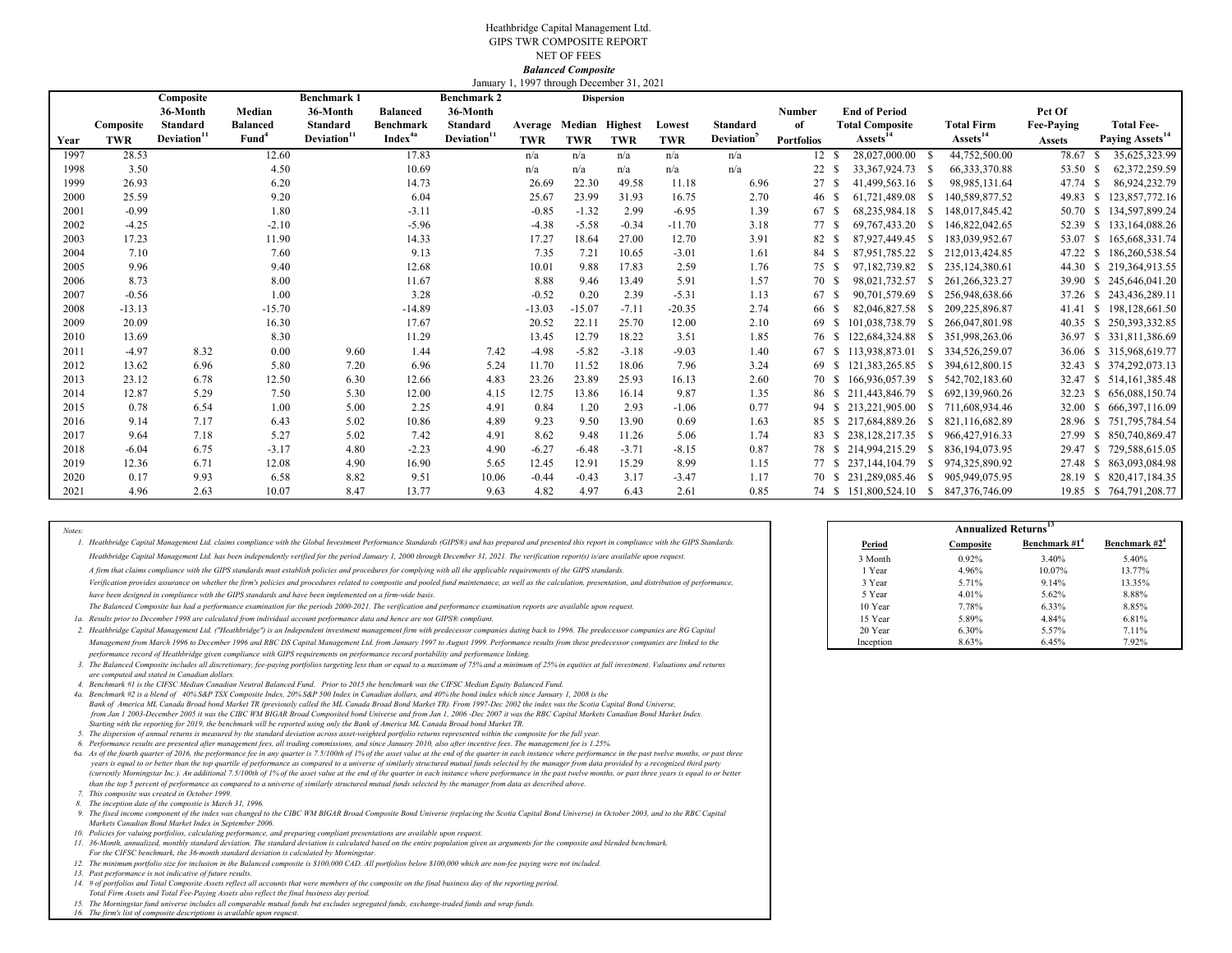#### Heathbridge Capital Management Ltd. GIPS TWR COMPOSITE REPORTNET OF FEES *Bond Composite* January 1, 1997 through December 31, 2021

|      |            | Composite               | Canadian            | <b>Benchmark 1</b>      |                     | <b>Benchmark 2</b>      |            |            | <b>Dispersion</b> | $J$ anuary 1, 1997 unough December 31, 2021 |                        |                   |                        |                      | Pct Of        |                             |
|------|------------|-------------------------|---------------------|-------------------------|---------------------|-------------------------|------------|------------|-------------------|---------------------------------------------|------------------------|-------------------|------------------------|----------------------|---------------|-----------------------------|
|      |            | 36-Month                | Median              | 36-Month                | <b>Bond</b>         | 36-Month                |            |            |                   |                                             |                        | <b>Number</b>     | <b>End of Period</b>   |                      | Fee-          |                             |
|      | Composite  | Standard                | <b>Fixed-Income</b> | <b>Standard</b>         | <b>Benchmark</b>    | Standard                | Average    | Median     | <b>Highest</b>    | Lowest                                      | <b>Standard</b>        | of                | <b>Total Composite</b> | <b>Total Firm</b>    | Paying        | <b>Total Fee-</b>           |
| Year | <b>TWR</b> | Deviation <sup>12</sup> | Funds <sup>4</sup>  | Deviation <sup>12</sup> | Index <sup>4a</sup> | Deviation <sup>12</sup> | <b>TWR</b> | <b>TWR</b> | <b>TWR</b>        | <b>TWR</b>                                  | Deviation <sup>3</sup> | <b>Portfolios</b> | Assets <sup>14</sup>   | Assets <sup>14</sup> | <b>Assets</b> | Paying Assets <sup>14</sup> |
| 1997 | 14.28      |                         | 7.40                |                         | 9.70                |                         | n/a        | n/a        | n/a               | n/a                                         | n/a                    | $\overline{2}$    | 1,036,500.00           | 44,752,500.00        | 2.91          | 35,625,323.99               |
| 1998 | 6.05       |                         | 7.40                |                         | 9.10                |                         | n/a        | n/a        | n/a               | n/a                                         | n/a                    |                   | 1.103.375.76           | 66, 333, 370.88      | 1.77          | 62,372,259.59               |
| 1999 | 4.40       |                         | $-1.80$             |                         | $-1.10$             |                         | 6.37       | 3.66       | 7.40              | $-0.08$                                     | 2.58                   |                   | 3,768,073.07           | 98,985,131.64        | 4.33          | 86,924,232.79               |
| 2000 | 13.52      |                         | 8.00                |                         | 10.30               |                         | 13.49      | 12.88      | 15.85             | 8.40                                        | 1.63                   |                   | 4,121,734.71           | 140,589,877.52       | 3.33          | 123,857,772.16              |
| 2001 | 4.71       |                         | 6.60                |                         | 8.00                |                         | 4.71       | 5.62       | 7.35              | 1.98                                        | 1.66                   |                   | 4.159.877.59           | 148,017,845.42       | 3.09          | 134,597,899.24              |
| 2002 | 6.63       |                         | 6.30                |                         | 8.70                |                         | 6.56       | 2.85       | 8.40              | 1.70                                        | 2.96                   |                   | 4,524,828.29           | 146,822,042.65       | 3.40          | 133, 164, 088. 26           |
| 2003 | 8.17       |                         | 4.90                |                         | 6.70                |                         | 8.22       | 7.63       | 8.44              | 7.00                                        | 0.39                   |                   | 5,041,753.13           | 183,039,952.67       | 3.04          | 165,668,331.74              |
| 2004 | 7.66       |                         | 5.20                |                         | 7.10                |                         | 7.67       | 7.67       | 7.67              | 7.67                                        | 0.00                   |                   | 4,713,235.82           | 212,013,424.85       | 2.53          | 186,260,538.54              |
| 2005 | 6.32       |                         | 4.60                |                         | 6.50                |                         | 6.32       | 6.32       | 6.32              | 6.32                                        | 0.00                   |                   | 5,498,578.38           | 235,124,380.61       | 2.51          | 219,364,913.55              |
| 2006 | 3.80       |                         | 2.80                |                         | 4.00                |                         | 4.14       | 4.14       | 4.14              | 4.14                                        | 0.00                   |                   | 7,324,112.04           | 261, 266, 323. 27    | 2.98          | 245,646,041.20              |
| 2007 | 1.92       |                         | 2.30                |                         | 3.60                |                         | 1.73       | 3.19       | 5.26              | $-8.89$                                     | 2.78                   |                   | 7,629,463.61           | 256,948,638.66       | 3.13          | 243,436,289.11              |
| 2008 | 2.89       |                         | 3.70                |                         | $6.10^{12}$         |                         | 3.04       | 4.95       | 9.18              | 1.50                                        | 1.96                   |                   | 8.053.486.03           | 209,225,896.87       | 4.06          | 198,128,661.50              |
| 2009 | 10.44      |                         | 5.10                |                         | 5.20                |                         | 11.10      | 5.75       | 14.21             | 2.38                                        | 4.18                   |                   | 9,963,625.62           | 266,047,801.98       | 3.98          | 250, 393, 332.85            |
| 2010 | 4.26       |                         | 5.20                |                         | 6.90                |                         | 4.86       | 2.98       | 6.52              | 1.36                                        | 2.06                   | 8                 | 15,693,412.53          | 351,998,263.06       | 4.73          | 331,811,386.69              |
| 2011 | 2.74       | 2.86                    | 6.50                | 3.20                    | 10.00               | 3.40                    | 2.71       | 2.58       | 4.34              | 1.07                                        | 1.44                   |                   | 16,108,029.01          | 334,526,259.07       | 5.10          | 315,968,619.77              |
| 2012 | 2.73       | 1.55                    | 2.90                | 2.70                    | 3.70                | 3.20                    | 2.10       | 1.60       | 5.02              | 0.78                                        | 1.96                   |                   | 17,200,422.27          | 394,612,800.15       | 4.60          | 374,292,073.13              |
| 2013 | 2.38       | 0.64                    | $-2.10$             | 3.00                    | $-1.60$             | 3.30                    | 2.35       | 1.3        | 3.70              | 0.72                                        | 1.29                   |                   | 18,152,293.60          | 542,702,183.60       | 3.53          | 514, 161, 385. 48           |
| 2014 | 2.26       | 0.54                    | 6.70                | 3.00                    | 9.10                | 3.20                    | 2.42       | 1.75       | 4.94              | 0.59                                        | 1.25                   |                   | 18,379,147.30          | 692,139,960.26       | 2.80          | 656,088,150.74              |
| 2015 | 0.55       | 0.66                    | 1.90                | 3.80                    | 3.60                | 4.20                    | 0.55       | 0.96       | 1.21              | 0.15                                        | 0.42                   |                   | 18,831,347.98          | 711,608,934.46       | 2.83          | 666, 397, 116.09            |
| 2016 | 3.24       | 0.89                    | 1.73                | 3.62                    | 1.66                | 4.05                    | 2.99       | 2.02       | 6.06              | $-0.05$                                     | 1.73                   |                   | 14.508.991.22          | 821,116,682.89       | 1.93          | 751, 795, 784.54            |
| 2017 | 1.67       | 0.96                    | 1.98                | 3.87                    | 2.70                | 4.42                    | 2.71       | 1.86       | 2.19              | $-0.66$                                     | 2.25                   |                   | 16,147,501.17          | 966,427,916.33       | 1.90          | 850,740,869.47              |
| 2018 | $-0.83$    | 1.24                    | 0.45                | 3.15                    | 1.29                | 3.65                    | 0.28       | 1.16       | 1.59              | $-2.15$                                     | 1.27                   | 6                 | 16, 141, 881.53        | 836, 194, 073. 95    | 2.21          | 729,588,615.05              |
| 2019 | 4.25       | 1.27                    | 6.24                | 3.26                    | 6.97                | 3.87                    | 2.86       | 1.71       | 5.43              | 1.46                                        | 1.32                   |                   | 17,502,646.85          | 974,325,890.92       | 2.03          | 863,093,084.98              |
| 2020 | $-0.21$    | 2.18                    | 8.39                | 4.46                    | 8.61                | 4.52                    | 0.76       | 0.56       | 2.19              | $-0.46$                                     | 0.54                   |                   | 19.438.592.06          | 905,949,075.95       | 2.37          | 820, 417, 184. 35           |
| 2021 | 2.22       | 0.60                    | $-2.69$             | 4.81                    | $-2.71$             | 5.02                    | 1.64       | $-0.51$    | 9.84              | $-1.40$                                     | 1.39                   |                   | 19,499,172.92          | 847,376,746.09       | 2.55          | 764,791,208.77              |

2. Heathbridge Capital Management Ltd. ("Heathbridge") is an Independent investment management firm with predecessor companies dating back to 1996. The predecessor companies are RG Capital **1996 Capital 1996** 20 Year 20 Ye *Management from March 1996 to December 1996 and RBC DS Capital Management Ltd. from January 1997 to August 1999. Performance results from these predecessor companies are linked to the* 

*3. The Bond Composite includes all discretionary, fee-paying portfolios invested in fixed income securities targeting greater than or equal to a minimum of 25% in fixed income securities and a maximum of 75% in equities at full investment. Valuations and returns are computed and stated in Canadian dollars. performance record of Heathbridge given compliance with GIPS requirements on performance record portability and performance linking.* 

*4.Benchmark #1 is the CIFSC Median Canadian Fixed-Income Fund.*

*Aa.* The Bond Benchmark Index since Jan1 2008 is the Bank of America ML Canada Broad Bond Market TR(previously called the ML Canada Broad Market TR). From 1997 -*Starting with the reporting for 2019, the benchmark will be reported using only the Bank of America ML Canada Broad bond Market TR. Dec 2002 the index was the Scotia Capital Bond Universe, from Jan 1, 2003- Dec 2005 it was the CIBC WM BIGAR Broad Composite Bond Universe and from Jan 1, 2006 - Dec 2007 it was the RBC Capital* 

- 
- *5.The dispersion of annual returns is measured by the standard deviation across asset-weighted portfolio returns represented within the composite for the full year. 6.Performance results are presented after management fees, all trading commissions, and since January 2010, also after incentive fees. The management fee is 1.25%.*
- .<br>Ga. As of the fourth quarter of 2016, the performance fee in any quarter is 7.5/100th of 1% of the asset value at the end of the quarter in each instance where performance in the past twelve months, or past three  *years is equal to or better than the top quartile of performance as compared to a universe of similarly structured mutual funds selected by the manager from data provided by a recognized third party (currently Morningstar Inc.). An additional 7.5/100th of 1% of the asset value at the end of the quarter in each instance where performance in the past twelve months, or past three years is equal to or better than the top 5 percent of performance as compared to a universe of similarly structured mutual funds selected by the manager from data as described above.*
- *7.The minimum portfolios size for inclusion in the Bond Composite is \$100,000 CAD. All portfolios below \$100,000 which are non-fee paying were not included.*
- *8.This composite was created in October 1999.*

*Notes:*

- *8a. The inception date of the composite is March 31, 1996.*
- *9.This composite was formerly called the composite of Fixed Income Accounts.*

**10. From the quarter ended June 2004 to June 2006, there was only one fixed income account in the composite. This account's history dates back to September 1999 and its performance from March 2004 to June** *2006 represents the composite.*

*11. Policies for valuing portfolios, calculating performance, and preparing compliant presentations are available upon request.*

12. 36-Month, annualized, monthly standard deviation. The standard deviation is calculated based on the entire population given as arguments for the composite and blended benchmark. *For the CIFSC benchmark and the Bof A ML Canada Broad Market TR benchmark, the 36-month standard deviation is calculated by Morningstar.*

- *13.Past performance is not indicative of future results.*
- *14. # of portfolios and Total Composite Assets reflect all accounts that were members of the composite on the final business day of the reporting period. Total Firm Assets and Total Fee-Paying Assets also reflect the final business day period.*
- *15. The Morningstar fund universe includes all comparable mutual funds but excludes segregated funds, exchange-traded funds and wrap funds.*

*16.The firm's list of composite descriptions is available upon request.*

|                                                                                                                                                                                                            |           |                  | <b>Annualized Returns</b> <sup>13</sup> |                     |  |  |
|------------------------------------------------------------------------------------------------------------------------------------------------------------------------------------------------------------|-----------|------------------|-----------------------------------------|---------------------|--|--|
| Heathbridge Capital Management Ltd. claims compliance with the Global Investment Performance Standards (GIPS®) and has prepared and presented this report in compliance with the GIPS Standards.           | Period    | <b>Composite</b> | Benchmark #                             | Benchmark $#2^{4a}$ |  |  |
| Heathbridge Capital Management Ltd. has been independently verified for the period January 1, 2000 through December 31, 2021. The verification report(s) is/are available upon request.                    | 3 Month   | 0.37%            | 1.10%                                   | 1.67%               |  |  |
| A firm that claims compliance with the GIPS standards must establish policies and procedures for complying with all the applicable requirements of the GIPS standards.                                     | Year      | 2.22%            | $-2.69%$                                | $-2.71%$            |  |  |
| Verification provides assurance on whether the firm's policies and procedures related to composite and pooled fund maintenance, as well as the calculation, presentation, and distribution of performance, | 3 Year    | 2.07%            | 3.90%                                   | 4.17%               |  |  |
| have been designed in compliance with the GIPS standards and have been implemented on a firm-wide basis.                                                                                                   | 5 Year    | 1.41%            | 2.78%                                   | 3.29%               |  |  |
| The Bond Composite has had a performance examination for the periods 2000-2021. The verification and performance examination reports are available upon request.                                           | 10 Year   | 1.82%            | 2.74%                                   | 3.26%               |  |  |
| Results prior to December 1998 are calculated from individual account performance data and hence are not GIPS® compliant.                                                                                  | 15 Year   | 2.67%            | 3.65%                                   | 4.28%               |  |  |
| Heathbridge Capital Management Ltd. ("Heathbridge") is an Independent investment management firm with predecessor companies dating back to 1996. The predecessor companies are RG Capital                  | 20 Year   | 3.62%            | 4.05%                                   | 4.89%               |  |  |
| Management from March 1996 to December 1996 and RBC DS Capital Management Ltd. from January 1997 to August 1999. Performance results from these predecessor companies are linked to the                    | Inception | 5.16%            | 4.55%                                   | 5.69%               |  |  |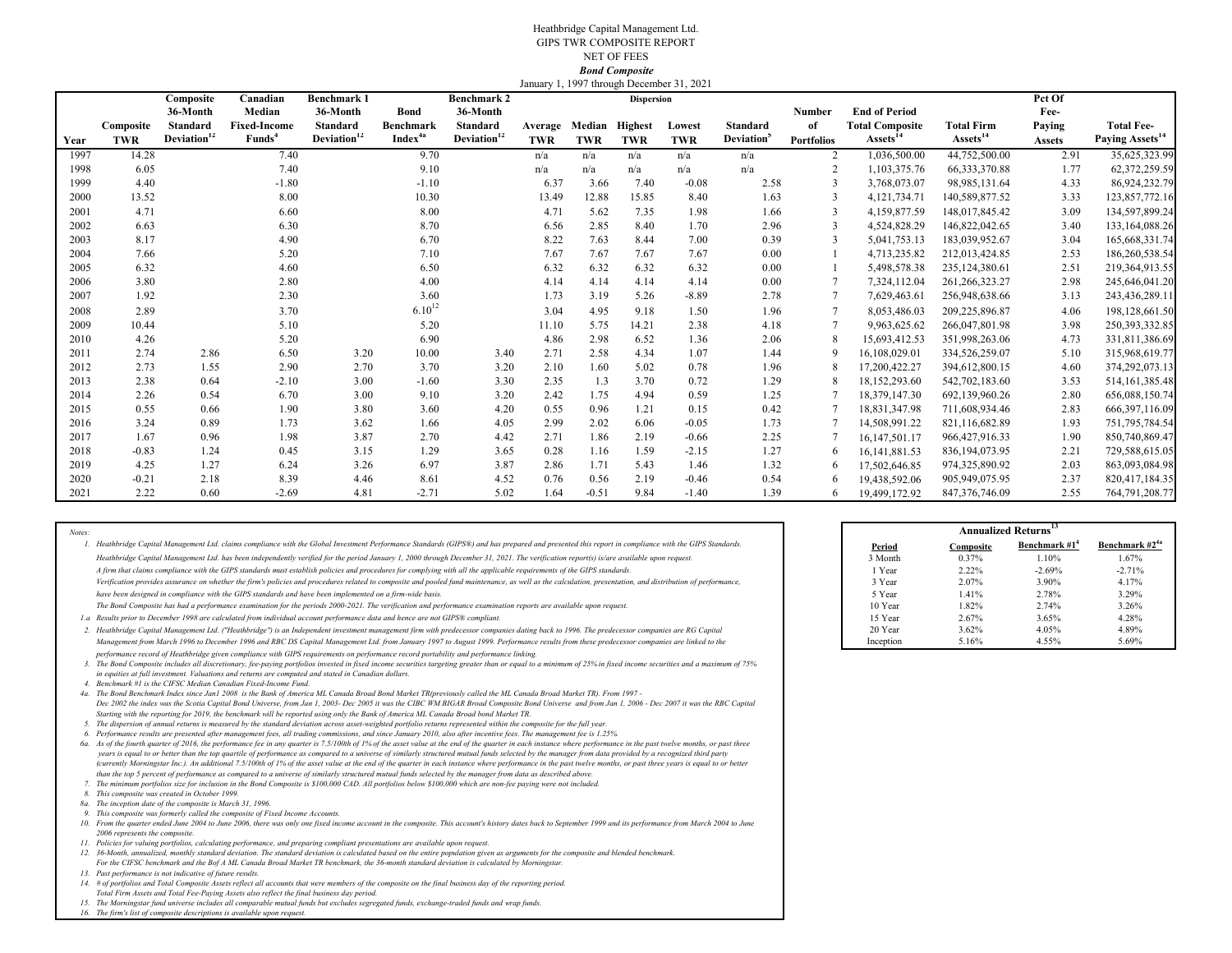#### Heathbridge Capital Management Ltd. GIPS TWR COMPOSITE REPORT NET OF FEES*U.S. Equity Composite* January 1, 2000 - December 31, 2021

|      |            | Composite               | <b>US</b>          | <b>Benchmark 1</b>      | US                              | <b>Benchmark 2</b>      |            |                | $sum_{i,j}$ , $1, 2000$ Becember 91, $2021$<br><b>Dispersion</b> |            |                               |                   |                        |                      | Pct Of        |                             |
|------|------------|-------------------------|--------------------|-------------------------|---------------------------------|-------------------------|------------|----------------|------------------------------------------------------------------|------------|-------------------------------|-------------------|------------------------|----------------------|---------------|-----------------------------|
|      |            | 36-Month                | Median             | 36-Month                | Benchmark                       | 36-Month                |            |                |                                                                  |            |                               | Number            | <b>End of Period</b>   |                      | Fee-          |                             |
|      | Composite  | Standard                | <b>Equity</b>      | Standard                | Index                           | <b>Standard</b>         | Average    | Median Highest |                                                                  | Lowest     | Standard                      | of                | <b>Total Composite</b> | Total Firm           | Paying        | <b>Total Fee-</b>           |
| Year | <b>TWR</b> | Deviation <sup>11</sup> | Funds <sup>4</sup> | Deviation <sup>10</sup> | $\left(\mathrm{CS}\right)^{4a}$ | Deviation <sup>10</sup> | <b>TWR</b> | <b>TWR</b>     | <b>TWR</b>                                                       | <b>TWR</b> | <b>Deviation</b> <sup>3</sup> | <b>Portfolios</b> | Assets <sup>14</sup>   | Assets <sup>14</sup> | <b>Assets</b> | Paying Assets <sup>14</sup> |
| 2000 | 22.69      |                         | $-5.90$            |                         | $-5.58$                         |                         | 24.89      | 26.41          | 30.17                                                            | 22.65      | 3.44                          |                   | 2,242,387.51           | 140,589,877.52       | 1.81          | 123,857,772.16              |
| 2001 | $-7.19$    |                         | $-7.60$            |                         | $-6.50$                         |                         | $-1.87$    | $-1.25$        | 2.35                                                             | $-4.84$    | 3.54                          | 3                 | 2,560,088.45           | 148,017,845.42       | 1.90          | 134,597,899.24              |
| 2002 | $-19.16$   |                         | $-23.60$           |                         | $-22.78$                        |                         | $-19.42$   | $-18.76$       | $-15.74$                                                         | $-20.80$   | 1.81                          | 3                 | 1,858,264.55           | 146,822,042.65       | 1.40          | 133, 164, 088. 26           |
| 2003 | 7.51       |                         | 4.40               |                         | 5.59                            |                         | 7.85       | 5.10           | 15.90                                                            | 5.05       | 4.72                          | 4                 | 4, 115, 718.83         | 183,039,952.67       | 2.48          | 165, 668, 331. 74           |
| 2004 | 5.75       |                         | 1.90               |                         | 2.63                            |                         | 5.81       | 5.86           | 6.50                                                             | 3.63       | 1.05                          |                   | 4.528.690.02           | 212,013,424.85       | 2.43          | 186,260,538.54              |
| 2005 | 6.16       |                         | 1.30               |                         | 1.41                            |                         | 6.17       | 5.28           | 8.21                                                             | 2.07       | 2.22                          |                   | 4,803,904.75           | 235, 124, 380.61     | 2.19          | 219,364,913.55              |
| 2006 | 9.17       |                         | 11.40              |                         | 15.95                           |                         | 9.40       | 7.75           | 11.26                                                            | 6.70       | 1.93                          |                   | 5,289,282.91           | 261, 266, 323. 27    | 2.15          | 245,646,041.20              |
| 2007 | $-15.17$   |                         | $-10.10$           |                         | $-10.23$                        |                         | $-14.65$   | $-14.42$       | $-11.57$                                                         | $-16.28$   | 1.32                          |                   | 5,389,549.59           | 256,948,638.66       | 2.21          | 243,436,289.11              |
| 2008 | $-19.53$   |                         | $-30.50$           |                         | $-22.02$                        |                         | $-19.55$   | $-20.80$       | $-11.72$                                                         | $-21.48$   | 3.52                          |                   | 4,340,873.11           | 209,225,896.87       | 2.19          | 198, 128, 661.50            |
| 2009 | 28.18      |                         | 9.00               |                         | 9.26                            |                         | 27.81      | 27.45          | 30.46                                                            | 23.79      | 1.51                          |                   | 4,833,050.30           | 266,047,801.98       | 1.93          | 250, 393, 332.85            |
| 2010 | 17.73      |                         | 8.10               |                         | 8.10                            |                         | 16.16      | 15.81          | 17.67                                                            | 14.86      | 1.01                          | 6                 | 6,521,715.73           | 351,998,263.06       | 1.97          | 331,811,386.69              |
| 2011 | $-13.11$   | 13.36                   | $-0.40$            | 13.20                   | 4.40                            | 12.80                   | $-13.11$   | $-13.29$       | $-11.21$                                                         | $-13.86$   | 0.81                          |                   | 6,185,861.06           | 334,526,259.07       | 1.96          | 315,968,619.77              |
| 2012 | 32.83      | 12.41                   | 9.70               | 10.40                   | 13.50                           | 8.90                    | 31.80      | 32.59          | 34.93                                                            | 24.11      | 1.77                          | 8                 | 8,547,959.50           | 394,612,800.15       | 2.28          | 374,292,073.13              |
| 2013 | 39.00      | 12.06                   | 38.60              | 9.70                    | 41.06                           | 8.60                    | 39.27      | 40.18          | 41.58                                                            | 36.50      | 1.35                          | 8                 | 11,132,716.28          | 542,702,183.60       | 2.17          | 514, 161, 385. 48           |
| 2014 | 15.60      | 8.95                    | 18.20              | 8.00                    | 24.00                           | 7.00                    | 15.59      | 15.78          | 16.50                                                            | 14.78      | 0.61                          | 9                 | 13,880,017.81          | 692,139,960.26       | 2.12          | 656,088,150.74              |
| 2015 | 1.86       | 10.14                   | 15.10              | 10.30                   | 20.70                           | 9.50                    | 1.82       | 2.27           | 4.23                                                             | $-0.04$    | 1.18                          | 10                | 15,827,295.93          | 711,608,934.46       | 2.38          | 666, 397, 116.09            |
| 2016 | 10.22      | 10.93                   | 4.32               | 11.05                   | 8.87                            | 10.05                   | 10.04      | 9.64           | 12.21                                                            | 9.16       | 0.93                          | 10                | 18,208,040.89          | 821,116,682.89       | 2.42          | 751,795,784.54              |
| 2017 | 11.01      | 11.53                   | 11.43              | 11.78                   | 13.50                           | 11.57                   | 10.28      | 9.77           | 12.82                                                            | 9.75       | 1.40                          | 8                 | 16,378,728.38          | 966,427,916.33       | 1.93          | 850,740,869.47              |
| 2018 | $-7.09$    | 10.17                   | 0.03               | 11.22                   | 3.96                            | 10.75                   | $-7.13$    | $-7.25$        | $-4.78$                                                          | $-8.92$    | 0.93                          | 8                 | 15,627,693.73          | 836, 194, 073. 95    | 2.14          | 729,588,615.05              |
| 2019 | 13.68      | 9.68                    | 22.06              | 10.86                   | 25.25                           | 10.66                   | 13.59      | 13.52          | 14.03                                                            | 12.69      | 0.34                          | 8                 | 18, 144, 299. 16       | 974,325,890.92       | 2.10          | 863,093,084.98              |
| 2020 | 2.13       | 11.71                   | 12.47              | 14.59                   | 16.48                           | 13.70                   | 1.45       | 2.16           | 2.74                                                             | $-2.47$    | 1.48                          |                   | 9,984,923.31           | 905,949,075.95       | 1.22          | 820,417,184.35              |
| 2021 | 9.52       | 3.15                    | 23.67              | 14.01                   | 27.51                           | 12.99                   | 9.84       | 9.56           | 11.48                                                            | 8.11       | 1.14                          | 5.                | 10.873.921.86          | 847, 376, 746, 09    | 1.42          | 764,791,208.77              |

*Notes:*

*3. The US Equity Composite includes all discretionary, fee paying portfolios with a target of greater than 75% equities at full investment where the majority of equities are represented by U.S. listed securities. Valuations and returns are computed and stated in Canadian dollars.*

- *4a. Benchmark#2 is the US Benchmark Index which is the S&P 500 Index in Canadian Dollars.*
- *5. The dispersion of annual returns is measured by the standard deviation across asset-weighted portfolio returns represented within the composite for the full year.*

- 60. As of the fourth quarter of 2016, the performance fee in any quarter is 7.5/100th of 1% of the asset value at the end of the quarter in each instance where performance in the past twelve months, or past three  $\blacksquare$  3 *than the top 5 percent of performance as compared to a universe of similarly structured mutual funds selected by the manager from data as described above. (currently Morningstar Inc.). An additional 7.5/100th of 1% of the asset value at the end of the quarter in each instance where performance in the past twelve months, or past three years is equal to or better years is equal to or better than the top quartile of performance as compared to a universe of similarly structured mutual funds selected by the manager from data provided by a recognized third party*
- 

- 
- 

*10. 36-Month, annualized, monthly standard deviation. The standard deviation is calculated based on the entire population given as arguments for the composite and blended benchmark. For the CIFSC benchmark and the US benchmark Index (S&P500 C\$), the 36-month standard deviation is calculated by Morningstar.*

*11. The minimum account size for addition to the U.S. Equity composite is \$100,000 CAD. All portfolios below \$100,000 which are non-fee paying were not included.*

*12. Past performance is not indicative of future results.*

- *13. From December 31, 2011 to June 30 2014 the inception date of the composite was incorrectly listed as January 1, 2000.*
- *14. # of portfolios and Total Composite Assets reflect all accounts that were members of the composite on the final business day of the reporting period. Total Firm Assets and Total Fee-Paying Assets also reflect the final business day period.*
- *15. The Morningstar fund universe includes all comparable mutual funds but excludes segregated funds, exchange-traded funds and wrap funds.*

*16.The firm's list of composite descriptions is available upon request.*

|                                                                                                                                                                                                            | <b>Annualized Returns(CAD)</b> <sup>12</sup> |               |                  |                            |  |
|------------------------------------------------------------------------------------------------------------------------------------------------------------------------------------------------------------|----------------------------------------------|---------------|------------------|----------------------------|--|
| Heathbridge Capital Management Ltd. claims compliance with the Global Investment Performance Standards (GIPS®) and has prepared and presented this report in compliance with the GIPS Standards.           | Period                                       | Composite(CS) | Benchmark $#1^4$ | Benchmark #2 <sup>4a</sup> |  |
| Heathbridge Capital Management Ltd. has been independently verified for the period January 1, 2000 through December 31, 2021. The verification report(s) is/are available upon request.                    | 3 Month                                      | $-0.22%$      | 8.42%            | 10.69%                     |  |
| A firm that claims compliance with the GIPS standards must establish policies and procedures for complying with all the applicable requirements of the GIPS standards.                                     | Year                                         | 9.52%         | 23.67%           | 27.51%                     |  |
| Verification provides assurance on whether the firm's policies and procedures related to composite and pooled fund maintenance, as well as the calculation, presentation, and distribution of performance, | 3 Year                                       | 8.33%         | 19.24%           | 22.98%                     |  |
| have been designed in compliance with the GIPS standards and have been implemented on a firm-wide basis.                                                                                                   | 5 Year                                       | 5.58%         | 13.35%           | 17.03%                     |  |
| The U.S. Equity Composite has had a performance examination for the periods 2000-2021. The verification and performance examination reports are available upon request.                                    | 10 Year                                      | 12.11%        | 15.74%           | 19.12%                     |  |
| Heathbridge Capital Management Ltd. ("Heathbridge") is an Independent investment management firm with predecessor companies dating back to 1996. The predecessor companies are RG Capital                  | 15 Year                                      | 7.12%         | 9.10%            | 11.26%                     |  |
| Management from March 1996 to December 1996 and RBC DS Capital Management Ltd. from January 1997 to August 1999. Performance results from these predecessor companies are linked to the                    | 20 Year                                      | 5.63%         | 6.78%            | 8.27%                      |  |
| performance record of Heathbridge given compliance with GIPS requirements on performance record portability and performance linking.                                                                       | Inception <sup>13</sup>                      | 6.08%         | 5.71%            | 7.39%                      |  |

| Benchmark #1 is the CIFSC Median US Equity Fund in Canadian Dollars.                                                                                                                                                 |                         | <b>Annualized Returns(USD)</b> <sup>12</sup> |                           |                            |
|----------------------------------------------------------------------------------------------------------------------------------------------------------------------------------------------------------------------|-------------------------|----------------------------------------------|---------------------------|----------------------------|
| 4a. Benchmark#2 is the US Benchmark Index which is the S&P 500 Index in Canadian Dollars.                                                                                                                            |                         |                                              |                           |                            |
| 5. The dispersion of annual returns is measured by the standard deviation across asset-weighted portfolio returns represented within the composite for the full year.                                                |                         |                                              |                           |                            |
| 6. Performance results are presented after management fees, all trading commissions, and since January 2010, also after incentive fees. The management fee is 1.25%.                                                 | Period                  | Composite(U\$)                               | Benchmark #1 <sup>*</sup> | Benchmark #2 <sup>4a</sup> |
| 6a. As of the fourth quarter of 2016, the performance fee in any quarter is 7.5/100th of 1% of the asset value at the end of the quarter in each instance where performance in the past twelve months, or past three | 3 Month                 | $-0.28%$                                     | 8.74%                     | 11.03%                     |
| years is equal to or better than the top quartile of performance as compared to a universe of similarly structured mutual funds selected by the manager from data provided by a recognized third party               | 1 Year                  | 9.98%                                        | 24.73%                    | 28.71%                     |
| (currently Morningstar Inc.). An additional 7.5/100th of 1% of the asset value at the end of the quarter in each instance where performance in the past twelve months, or past three years is equal to or better     | 3 Year                  | 11.01%                                       | 22.39%                    | 26.06%                     |
| than the top 5 percent of performance as compared to a universe of similarly structured mutual funds selected by the manager from data as described above.                                                           | 5 Year                  | 6.79%                                        | 14.71%                    | 18.48%                     |
| Additional information regarding our policies for calculating and reporting returns is available upon request.                                                                                                       | 10 Year                 | 9.64%                                        | 13.28%                    | 16.55%                     |
| 8. This composite was created in January 2000.                                                                                                                                                                       | 15 Year                 | 6.48%                                        | 8.51%                     | 10.66%                     |
| 8a. The inception date of the composite is September 30, 1999.                                                                                                                                                       | 20 Year                 | 6.82%                                        | 8.04%                     | 9.52%                      |
| 9. Policies for valuing portfolios, calculating performance, and preparing compliant presentations are available upon request.                                                                                       | Inception <sup>12</sup> | 6.75%                                        | 6.43%                     | 8.11%                      |
|                                                                                                                                                                                                                      |                         |                                              |                           |                            |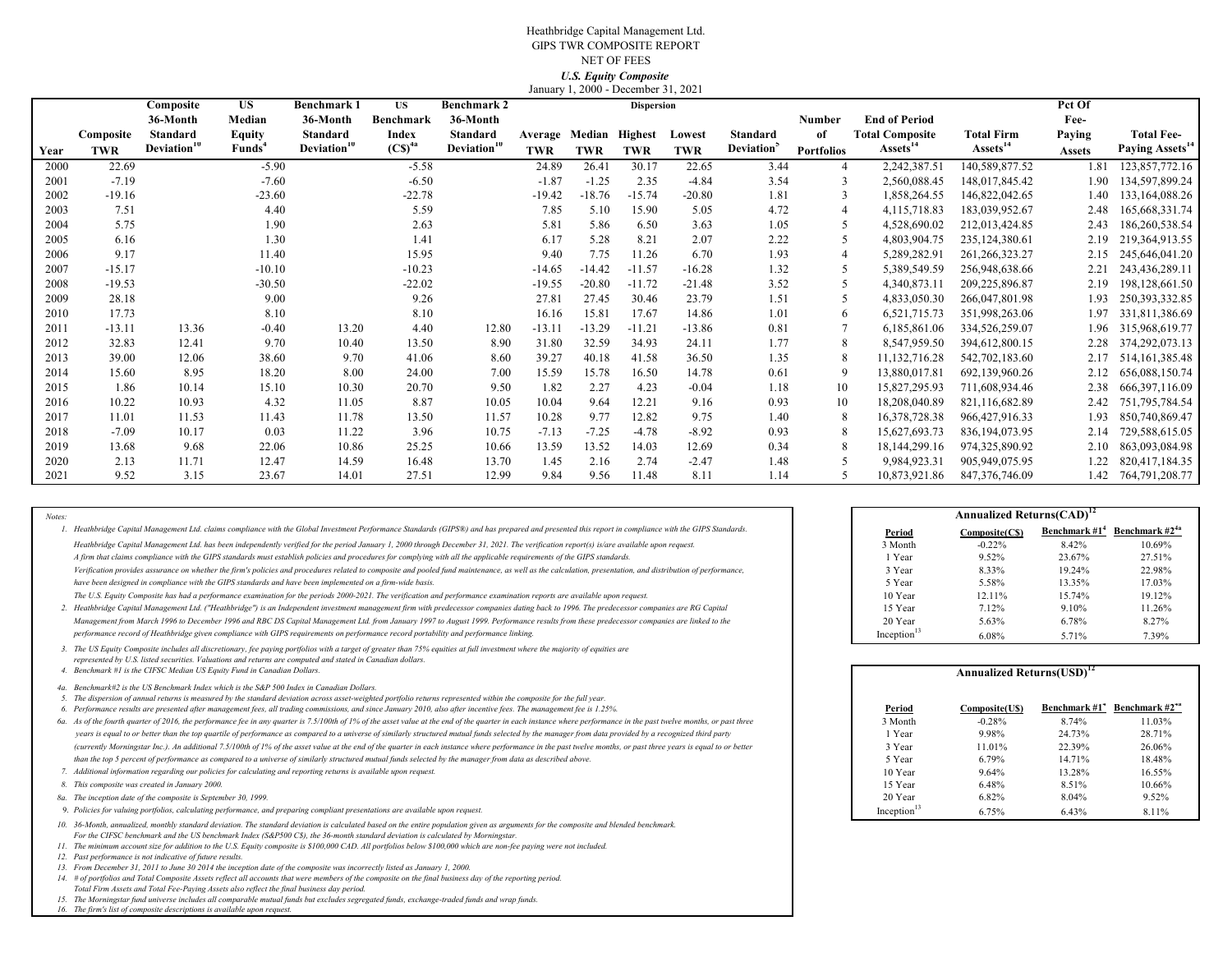#### October , 2006 - December 31, 2021 Heathbridge Capital Management Ltd. GIPS TWR COMPOSITE REPORTNET OF FEES*Checkmark Equity Composite*

|          |           | Composite        | Canadian           | <b>Benchmark 1</b> |                      | <b>Benchmark 2</b> |            |            | <b>Dispersion</b> |            |                        |                   | <b>End of Period</b>  |                                    | Pct Of        |                             |
|----------|-----------|------------------|--------------------|--------------------|----------------------|--------------------|------------|------------|-------------------|------------|------------------------|-------------------|-----------------------|------------------------------------|---------------|-----------------------------|
|          |           | 36-Month         | Focused            | 36-Month           | Equity               | 36-Month           |            |            |                   |            |                        | Number            | Total                 |                                    | Fee-          |                             |
|          | Composite | Standard         | Equity             | Standard           | Benchmark            | Standard           | Average    | Median     | <b>Highest</b>    | Lowest     | Standard               | of                | Composite             | <b>Total Firm</b>                  | Paying        | <b>Total Fee-</b>           |
| Year     | TWR       | <b>Deviation</b> | Funds <sup>*</sup> | <b>Deviation</b>   | Index <sup>4.a</sup> | <b>Deviation</b>   | <b>TWR</b> | <b>TWR</b> | <b>TWR</b>        | TWR        | Deviation <sup>2</sup> | <b>Portfolios</b> | Assets <sup>12</sup>  | Assets <sup>12</sup>               | <b>Assets</b> | Paying Assets <sup>12</sup> |
| 4 Otr 06 | 8.67      |                  | 14.70              |                    | 10.69                |                    | 8.68       | 8.80       | 13.23             | $-3.95$    | 1.68                   | 124               | 6,634,957.09          | 261, 266, 323. 27                  | 2.70          | 245,646,041.20              |
| 2007     | $-9.48$   |                  | 2.00               |                    | $-3.58$              |                    | $-9.31$    | $-9.54$    | $-5.86$           | $-10.81$   | 0.79                   | .70               | 11,060,524.44         | 256,948,638.66                     | 4.54          | 243,436,289.11              |
| 2008     | $-24.31$  |                  | $-30.50$           |                    | $-22.26$             |                    | $-24.67$   | $-24.76$   | $-21.08$          | $-26.77$   | 0.61                   | 177               | 9,433,274.00          | 209,225,896.87                     | 4.76          | 198,128,661.50              |
| 2009     | 26.39     |                  | 26.00              |                    | 28.20                |                    | 26.66      | 26.85      | 38.42             | 18.98      | 1.36                   | 321               | 15.850.635.91         | 266,047,801.98                     | 6.33          | 250, 393, 332.85            |
| 2010     | 17.98     |                  | 11.40              |                    | 17.65                |                    | 17.94      | 18.28      | 25.25             | 13.54      | 1.03                   | 436               | 26,812,221.20         | 351,998,263.06                     | 8.08          | 331,811,386.69              |
| 2011     | $-10.36$  | 12.11            | $-9.80$            | 14.00              | $-8.02$              | 12.92              | $-10.54$   | $-10.73$   | 1.99              | $-17.17$   | 1.34                   | 498               |                       | 28,510,002.96 334,526,259.07       | 9.02          | 315,968,619.77              |
| 2012     | 22.50     | 10.82            | 7.10               | 11.60              | 8.92                 | 10.07              | 20.61      | 21.06      | 24.94             | 2.33       | 1.22                   | 516               | 37,800,681.13         | 394,612,800.15                     | 10.10         | 374,292,073.13              |
| 2013     | 31.42     | 10.50            | 20.70              | 10.20              | 21.22                | 8.83               | 31.47      | 31.83      | 33.26             | 20.85      | 0.97                   | 515               |                       | 60, 357, 968. 45 542, 702, 183. 60 | 11.74         | 514, 161, 385. 48           |
| 2014     | 16.25     | 8.59             | 9.40               | 7.60               | 14.61                | 6.78               | 16.2       | 16.31      | 21.14             | 1.95       | 0.48                   | 670               | 81, 364, 533. 77      | 692,139,960.26                     | 12.40         | 656,088,150.74              |
| 2015     | $-1.65$   | 9.62             | $-1.00$            | 7.90               | 0.39                 | 7.48               | $-1.68$    | $-1.70$    | 3.03              | $-6.71$    | 0.39                   | 756               |                       | 88,732,150.76 711,608,934.46       | 13.32         | 666, 397, 116.09            |
| 2016     | 11.68     | 10.88            | 11.72              | 8.14               | 17.40                | 7.12               | 11.69      | 11.57      | 14.03             | 1.05       | 0.28                   | 801               | 109,408,455.69        | 821,116,682.89                     | 14.55         | 751,795,784.54              |
| 2017     | 14.06     | 11.02            | 7.44               | 8.04               | 10.43                | 6.93               | 10.49      | 13.63      | 16.52             | 10.68      | 4.21                   |                   | 864 135, 325, 099. 77 | 966,427,916.33                     | 15.91         | 850,740,869.47              |
| 2018     | $-10.46$  | 9.98             | $-7.89$            | 8.29               | $-5.00$              | 7.58               | $-10.54$   | $-10.56$   | $-4.74$           | $-12.1733$ | 0.23                   | 900               | 131,530,313.39        | 836,194,073.95                     | 18.03         | 729,588,615.05              |
| 2019     | 16.24     | 9.77             | 19.51              | 8.71               | 23.64                | 8.89               | 16.19      | 16.16      | 21.99             | 13.8558    | 0.38                   | 863               | 151,750,482.43        | 974,325,890.92                     | 17.58         | 863,093,084.98              |
| 2020     | $-2.40$   | 14.06            | 7.64               | 15.35              | 8.92                 | 15.66              | $-2.48$    | $-2.48$    | 5.24              | $-9.6809$  | 0.56                   |                   | 786 144,738,586.54    | 905,949,075.95                     | 17.64         | 820,417,184.35              |
| 2021     | 6.50      | 3.73             | 23.05              | 15.00              | 25.90                | 14.92              | 6.36       | 6.48       | 13.44             | 2.87       | 0.48                   |                   |                       | 713 140,000,093.80 847,376,746.09  | 18.31         | 764,791,208.77              |

*Notes:*

2. Heathbridge Capital Management Ltd. ("Heathbridge") is an Independent investment management firm with predecessor companies dating back to 1996. The predecessor companies are RG Capital [19] 15Year 5.78% 6.19% 6.19% 6.1 *performance record of Heathbridge given compliance with GIPS requirements on performance record portability and performance linking. Management from March 1996 to December 1996 and RBC DS Capital Management Ltd. from January 1997 to August 1999. Performance results from these predecessor companies are linked to the* 

*3. The Checkmark Equity Composite includes all portfolios targeting greater than 75% equity at full investment where the majority of assets are invested in the Heathbridge Checkmark Equity Pooled Fund. Valuations and returns are computed and stated in Canadian dollars.*

- *4. Benchmark # 1 is the CIFSC Median Canadian Focused Equity Funds.*
- *4a.Benchmark #2 is the "Benchmark Index" and is comprised of 30%S&P 500 in Canadian Dollars and 70% S&P/TSX and is rebalanced annually.*
- *5. The dispersion of annual returns is measured by the standard deviation across asset-weighted portfolio returns represented within the composite for the full year.*

*6. Performance results are presented after management fees, all trading commissions, and since January 2010, also after incentive fees. The management fee schedule as of January 2018 is 1.45% for all*  accounts and is charged directly to the fund. From April 2015 to January 2018 the fee was 1.50%; from April 2013 the fee was 1.55%; from January 2011 to April 2013 the fee was 1.65%; prior 2011 to April 2013 the fee was 1. *Jaunary 2011 the fee was 1.75%.*

6a. As of the fourth quarter of 2016, the performance fee in any quarter is 7.5/100th of 1% of the asset value at the end of the quarter in each instance where performance in the past twelve months, or past three  *years is equal to or better than the top quartile of performance as compared to a universe of similarly structured mutual funds selected by the manager from data provided by a recognized third party (currently Morningstar Inc.). An additional 7.5/100th of 1% of the asset value at the end of the quarter in each instance where performance in the past twelve months, or past three years is equal to or better than the top 5 percent of performance as compared to a universe of similarly structured mutual funds selected by the manager from data as described above.*

- *7. This composite was created in October 2006.*
- *7a.The inception date of the composite is October 1, 2006.*
- *8.Policies for valuing portfolios, calculating performance, and preparing compliant presentations are available upon request.*

 *9. 36-Month, annualized, monthly standard deviation. The standard deviation is calculated based on the entire population given as arguments for the composite and blended benchmark. For the CIFSC benchmark, the 36-month standard deviation is calculated by Morningstar.*

*10. There is no minimum account size for inclusion in the Checkmark Equity Composite. All managed accounts that purchase the fund and have an equity mandate are included.*

- *11.Past performance is not indicative of future results.*
- *12. # of portfolios and Total Composite Assets reflect all accounts that were members of the composite on the final business day of the reporting period. Total Firm Assets and Total Fee-Paying Assets also reflect the final business day period.*
- *13. The Morningstar fund universe includes all comparable mutual funds but excludes segregated funds, exchange-traded funds and wrap funds.*
- *14. The firm's list of composite descriptions is available upon request.*

|                                                                                                                                                                                                            |           | <b>Annualized Returns'</b> |                           |                     |
|------------------------------------------------------------------------------------------------------------------------------------------------------------------------------------------------------------|-----------|----------------------------|---------------------------|---------------------|
| Heathbridge Capital Management Ltd. claims compliance with the Global Investment Performance Standards (GIPS®) and has prepared and presented this report in compliance with the GIPS Standards.           | Period    | Composite                  | Benchmark #1 <sup>4</sup> | Benchmark# $2^{4a}$ |
| Heathbridge Capital Management Ltd. has been independently verified for the period January 1, 2000 through December 31, 2021. The verification report(s) is/are available upon request.                    | 3 Month   | 1.79%                      | 6.72%                     | 7.74%               |
| A firm that claims compliance with the GIPS standards must establish policies and procedures for complying with all the applicable requirements of the GIPS standards.                                     | . Year    | 6.50%                      | 23.05%                    | 25.90%              |
| Verification provides assurance on whether the firm's policies and procedures related to composite and pooled fund maintenance, as well as the calculation, presentation, and distribution of performance, | 3 Year    | 6.51%                      | 16.50%                    | 19.24%              |
| have been designed in compliance with the GIPS standards and have been implemented on a firm-wide basis.                                                                                                   | 5 Year    | 4.29%                      | 9.40%                     | 12.19%              |
| The Checkmark Equity Composite has had a performance examination for the periods 2006-2021. The verification and performance examination reports are available upon request.                               | 10 Year   | 9.75%                      | 10.25%                    | 12.16%              |
| Heathbridge Capital Management Ltd. ("Heathbridge") is an Independent investment management firm with predecessor companies dating back to 1996. The predecessor companies are RG Capital                  | 15Year    | 5.78%                      | 6.19%                     | 8.04%               |
| Management from March 1996 to December 1996 and RBC DS Capital Management Ltd. from January 1997 to August 1999. Performance results from these predecessor companies are linked to the                    | Inception | 6.26%                      | 6.81%                     | 8.62%               |